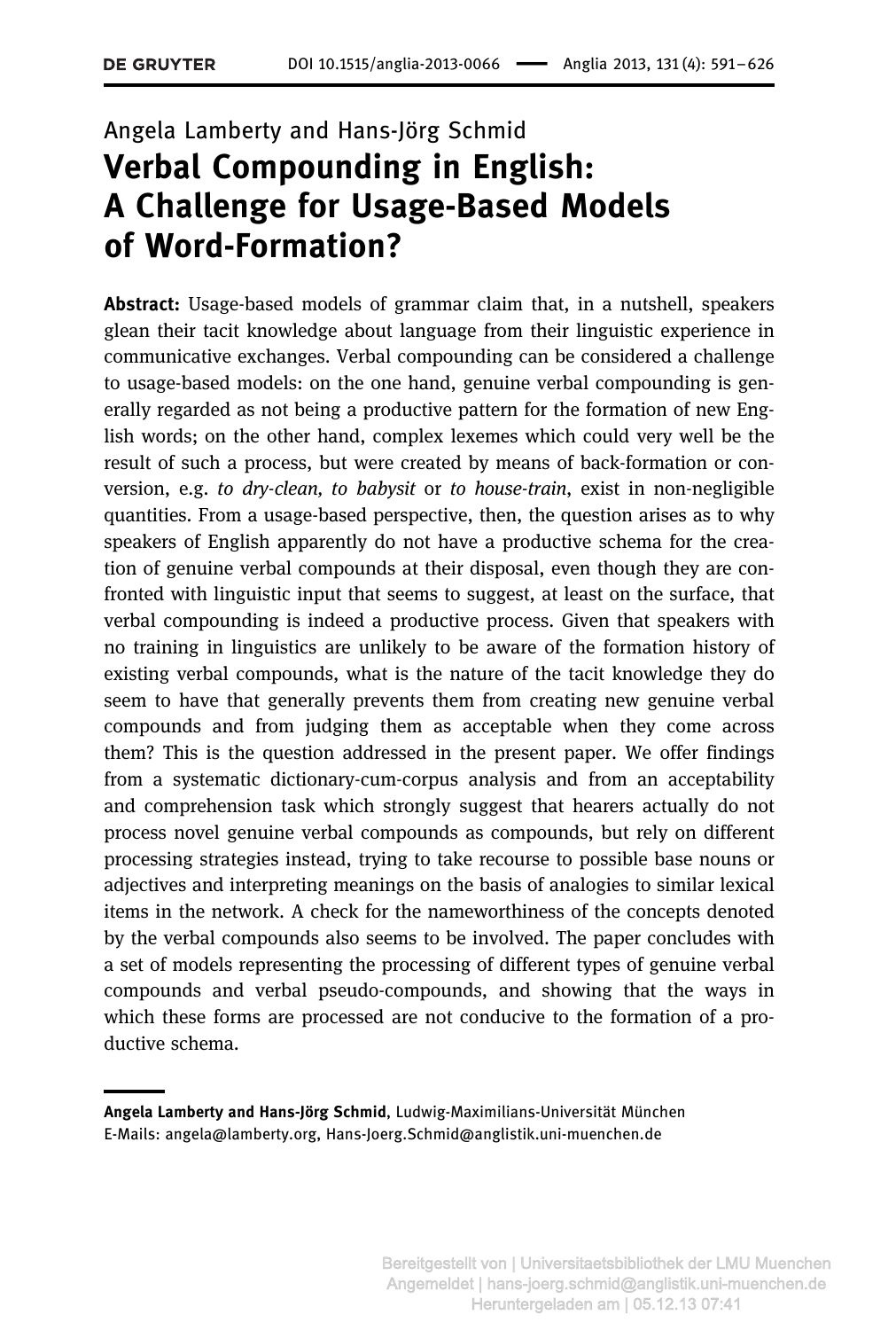# 1 Introduction

According to Marchand (1969), the English language does not have genuine verbal compounds. Marchand argues that lexemes which superficially look like verbal compounds, such as to spotlight or to stagemanage, are derived from non-verbal compounds (spotlight<sub>N</sub>, stagemanager<sub>N</sub>) and states quite categorically that genuine "[v]erbal composition does not exist in Present-day English" (Marchand 1969: 100). Complex verbs like the above-mentioned, which were not formed by means of compounding, are referred to as "verbal pseudo-compounds" by Marchand (1969: 101) and divided into two groups, depending on the derivation pattern that underlies their formation. On the one hand, complex verbs can be "derived from a nominal compound (which is almost always a substantive)" (Marchand 1969: 101), mostly as zero-derivations from Noun + Noun or Adjective + Noun compounds. Examples of this type include to snowball, to cold-shoulder or to blacklist. On the other hand, verbal pseudo-compounds can be "derived from [...] synthetic compound[s]" (Marchand 1969: 101), in which case they are back-formations from agent nouns, action nouns or participial adjectives. To babysit, for instance, is derived from the agent noun babysitter, to dry-clean from the action noun  $\frac{dy}{dx}$ -cleaning, and to house-train from the adjective house-trained. In contrast to such pseudo-compounds, possible genuine verbal composition would be manifested by lexemes which cannot be traced back to a non-verbal basis, but are actually formed by means of the process of compounding, i.e. by joining two lexemes.

From a rule-based, generative perspective, the claim that the grammar of English does not allow the formation of verbal compounds does not seem to raise serious problems. Two issues might be in need of further explanation, though: firstly, as argued by Adams (1973: 108–109), Kastovsky (1986: 419) and Cho (2002: 161 et passim), at least some cases of genuine verbal compounds may in fact exist after all. Secondly, and more significantly, tests that will be reported on here indicate that many language users readily comprehend some invented genuine verbal compounds and rate them as being acceptable. Fabricated hypothetical lexemes like to \*spongeclean, to \*househop or to \*fingercomb, which are not supported by nominal or adjectival bases, turned out to be acceptable, even though the word-formation type as such does not seem to exist. This finding needs to be accounted for from a rule-based perspective.

From a usage-based perspective, however, a much bigger question arises: if the grammatical knowledge of speakers emerges from usage, as is predicted by usage-based models (cf. e.g. Langacker 1988, 2000, Barlow and Kemmer 2000, Bybee 2010), and if usage includes a non-marginal number of complex lexemes which very much look like verbal compounds, are used by speakers and can be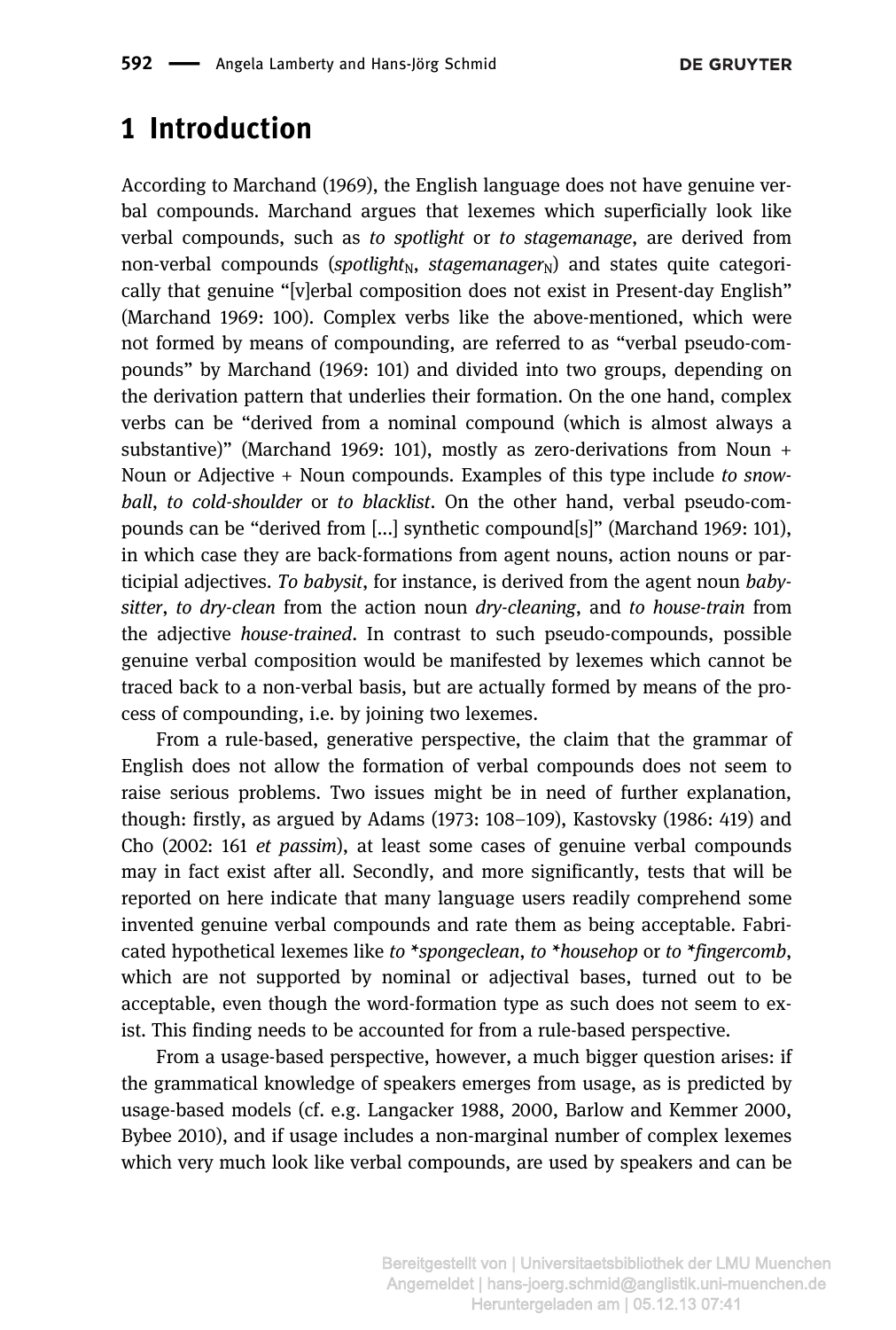segmented and decomposed by them, then why do speakers apparently not coin genuine verbal compounds? The idea that the existence of verbal pseudo-compounds and of a small number of genuine verbal compounds could spark the production of further genuine verbal compounds and eventually turn verbal compounding into a productive pattern was in fact mentioned prior to the emergence of the label "usage-based" grammar. Kastovsky (1986: 419), for example, referring to Brömser (1985: 111), discusses the possibility that verbal compounding could become a productive process by means of which "new formations are derived on the basis of transformation-like rules". According to him, an increasing number of verbal compounds can actually be analyzed as compounds ("e.g. to sightsee = 'see the sights', to spoonfeed = 'to feed with a spoon'",  $1986: 419$ rather than derivations (to babysit  $=$  'to act as a babysitter'). However, whether this distinction is of relevance to non-linguists is doubtful, as is indicated by Lieber's claim that "from the point of view of the average native speaker, they [i.e. verbal pseudo-compounds derived by means of back-formation] are just compound verbs" (2009: 361; based on Ackema and Neeleman 2004). If this is true, then why do productive schemas of the type  $[A + V]_V$  and  $[N + V]_V$  apparently not exist in the minds of language users, even though all the positive evidence that would be required for their existence is available?

Two answers to this question come to mind: firstly, it is possible that speakers of English are in fact able to see behind the structures of apparent verbal compounds after all and – tacitly – realize that they are in fact pseudo-compounds derived from nominal or adjectival compounds. Secondly, language users could be faced with "direct" or "indirect negative evidence" (Chomsky 1981: 8–9) telling them that genuine verbal compounds are not accepted by their fellow-members in the speech community – which, of course, essentially takes us back to the first explanation. The key question, addressed in this paper, is therefore: what is the nature of the knowledge that speakers seem to have about verbal (pseudo-)compounds which seems to prevent them from coining and accepting (most) genuine verbal compounds?

The rationale behind our approach to answering this question is the following: firstly, we investigate the positive evidence that speakers could rely upon when forming verbal compounds. This is done by collecting a large number of existing verbal compounds, most of which are pseudo-compounds, from different sources (see below for more details) and by extracting from this database the morphological, semantic and syntactic characteristics of these lexemes. The point of this methodological step is to identify the regularities which language users can potentially distil in order to form productive schemas, from existing verbal pseudo-compounds (and genuine verbal compounds to the extent that they exist), as predicted by usage-based models. In the second step, in order to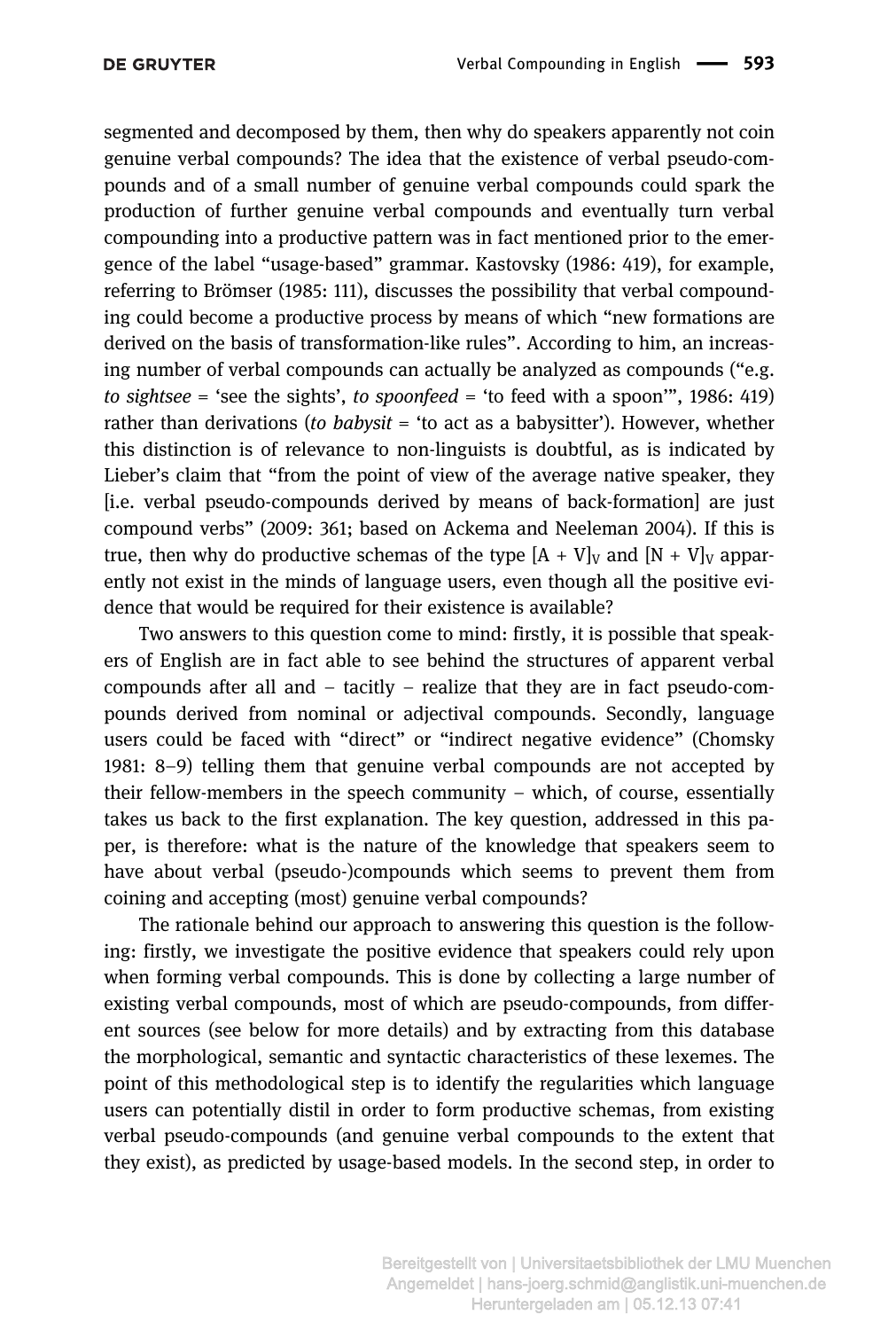investigate whether these regularities are part of speakers' tacit linguistic knowledge, they are exploited to formulate hypotheses concerning the properties of two types of potentially acceptable verbal compounds, one exhibiting the typical characteristics, and one violating them. The validity of these hypotheses is tested in a comprehension and acceptability study. The results of this study suggest that speakers are acutely aware not only of the typical characteristics of verbal pseudo-compounds but also of the limits of the productivity of genuine verbal compounding. Speakers do seem to have both positive evidence – of what is out there – and negative evidence – of what could be out there, but is not – at their disposal. Finally, on the basis of the results of this study, a model is deduced which captures the way in which novel verbal compounds and pseudo-compounds are processed. This model captures the reasons why a productive schema for genuine verbal compounds does not seem to be available to speakers of English even though the input for such a schema appears to be.

Before we embark on a report of our study, we will briefly recapitulate some of the key publications on verbal compounds and pseudo-compounds.

## 2 Previous Work on Verbal Compounding

Researchers do not agree on whether or not (genuine) verbal compounding is a productive word-formation type. As we have seen, Marchand (1969) was certain that it is not. Adams (1973: 108–109) regards verbs giving cleaning instructions such as to handwash or to coldrinse, which are typically found in imperative forms on product labels, as examples of genuine verbal compounds. Moreover, she gives examples such as to chain-drink, an analogy to the verb chain-smoke (Pennanen 1966: 115), or nonce-formations such as to cathedral-look (Adams 1973: 108). Brömser (1985: 111) and Kastovsky (1986: 419) follow Adams's lead. In a later publication, however, Adams (2001: 100–109) devotes a full chapter to "verb compounds" and makes it very clear that the vast majority of verbal compounds are not genuine verbal compounds but derivations. In contrast, Cho (2002: 242) claims that non-derived verbal compounds exist in considerably larger numbers than assumed by Marchand (1969: 100), Adams (1973: 109) and others and argues that verbal compounding has been, at least to some extent, a productive word-formation type in English.

Why do genuine English verbal compounds not exist or seem to be extremely rare? One answer to this question may well lie in the relatively fixed English word order, deviations from which result in unacceptable constructions. According to Pennanen (1966: 111), constructions in which the direct object pre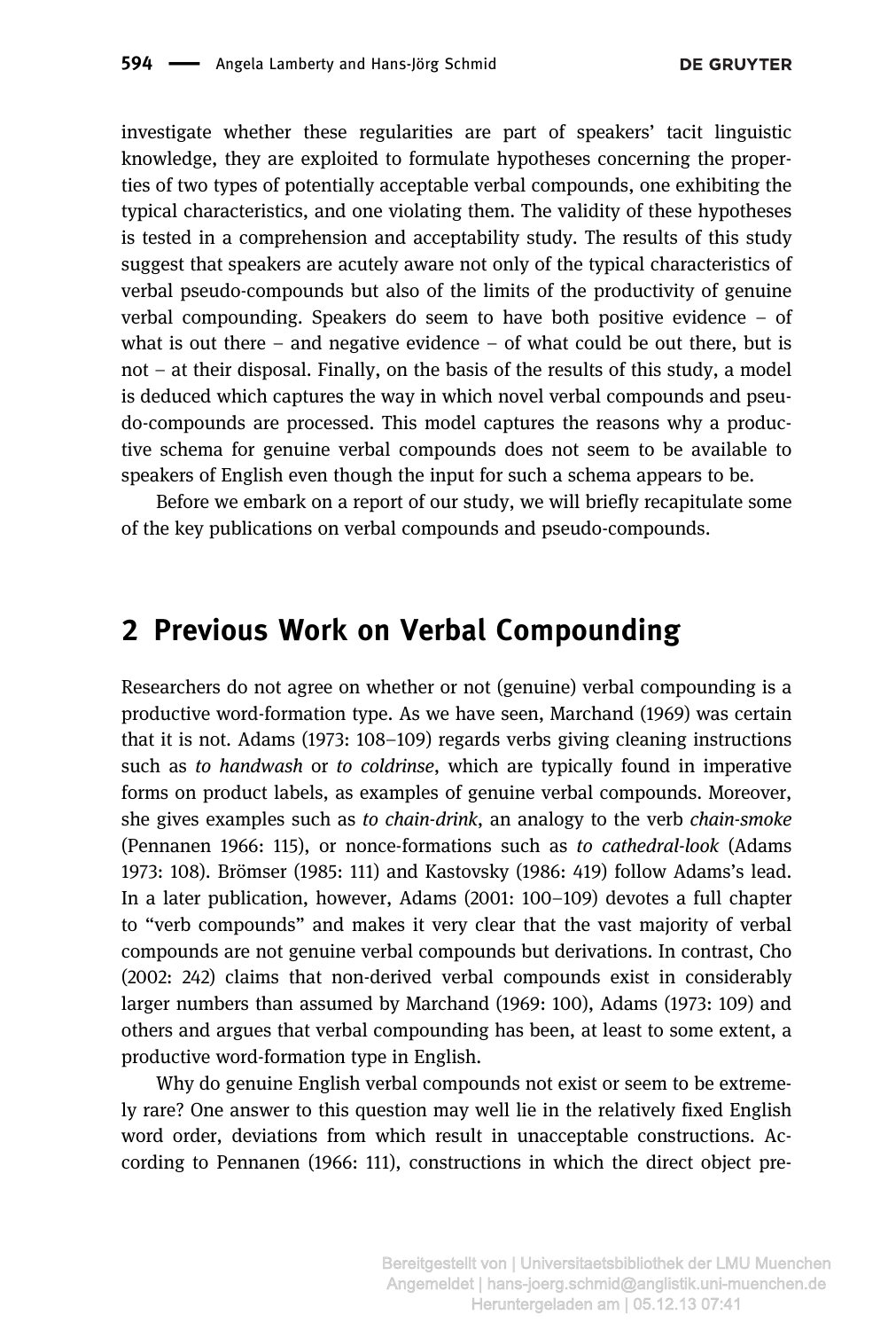cedes the verb, as in to \*meat-eat instead of to eat meat, are generally judged ungrammatical by speakers of English. This could be one reason why the English language does not allow such Object + Verb compounds. However, since in German, which is more flexible regarding its word order and allows objects to precede the verb, comparable verbal compounds such as \*fleischessen or \*hauskaufen do not exist either, fixed word order alone does not seem to be a sufficient reason for the non-existence of verbal compounds. Furthermore, the fact that syntactic word order is often reversed in other, productive types of compounds (He plays tennis  $\rightarrow$  tennis player) indicates that the word order violation is too weak an argument.

The basic structural and typological characteristics of English also seem to forbid incorporating constructions, in which "a noun stem is compounded with a verb stem" (Mithun 1986: 32), which can be found in certain polysynthetic languages. This issue has been addressed in a number of publications, particularly within the framework of Functional Grammar. Several authors have tried to test the limits of regarding English verbal (pseudo‑)compounds as instances of noun incorporation. Hall (1956: 83–88), for example, noted a number of parallels between English verbal compounds and noun incorporations in polysynthetic languages. Kirchner (1959: 302) even claimed that a tendency towards a "new synthesis" could be observed to work against the otherwise increasingly analytical structure of English. Brömser (1985: section 3.3), too, suggested that verbal compounding could develop into a productive noun incorporation pattern in English. But even though English verbal compounds do share some formal features with noun incorporations in polysynthetic languages, they do not show the characteristics observable in typical incorporating constructions and are thus better not regarded as instances of noun incorporations. The most substantial counterargument is the one mentioned in the introduction, viz. that verbal compounds derive from nominal compounds rather than being truly compounded. Genuine incorporating constructions, in languages that feature them, also provide systematic syntactic and information-dynamic options that are not available in English verbal pseudo-compounds. As Mithun (1985: 371–373) demonstrates, incorporating constructions allow the speaker to control the focus of attention by alternating between incorporations and free nouns. Accordingly, new pieces of information that are supposed to be highlighted are preferably realized as independent nouns, whereas information that does not require special attention can be incorporated and thus backgrounded in discourse. In contrast to such constructions, in which it is mostly a noun that is incorporated, English verbal pseudo-compounds are not restricted to Noun + Verb combinations, as lexemes such as to dry-clean  $(A+V)$  or to drip-dry  $(V+V)$  show. Finally, Mithun (1984: 847–848) observes that noun incorporations always possess a se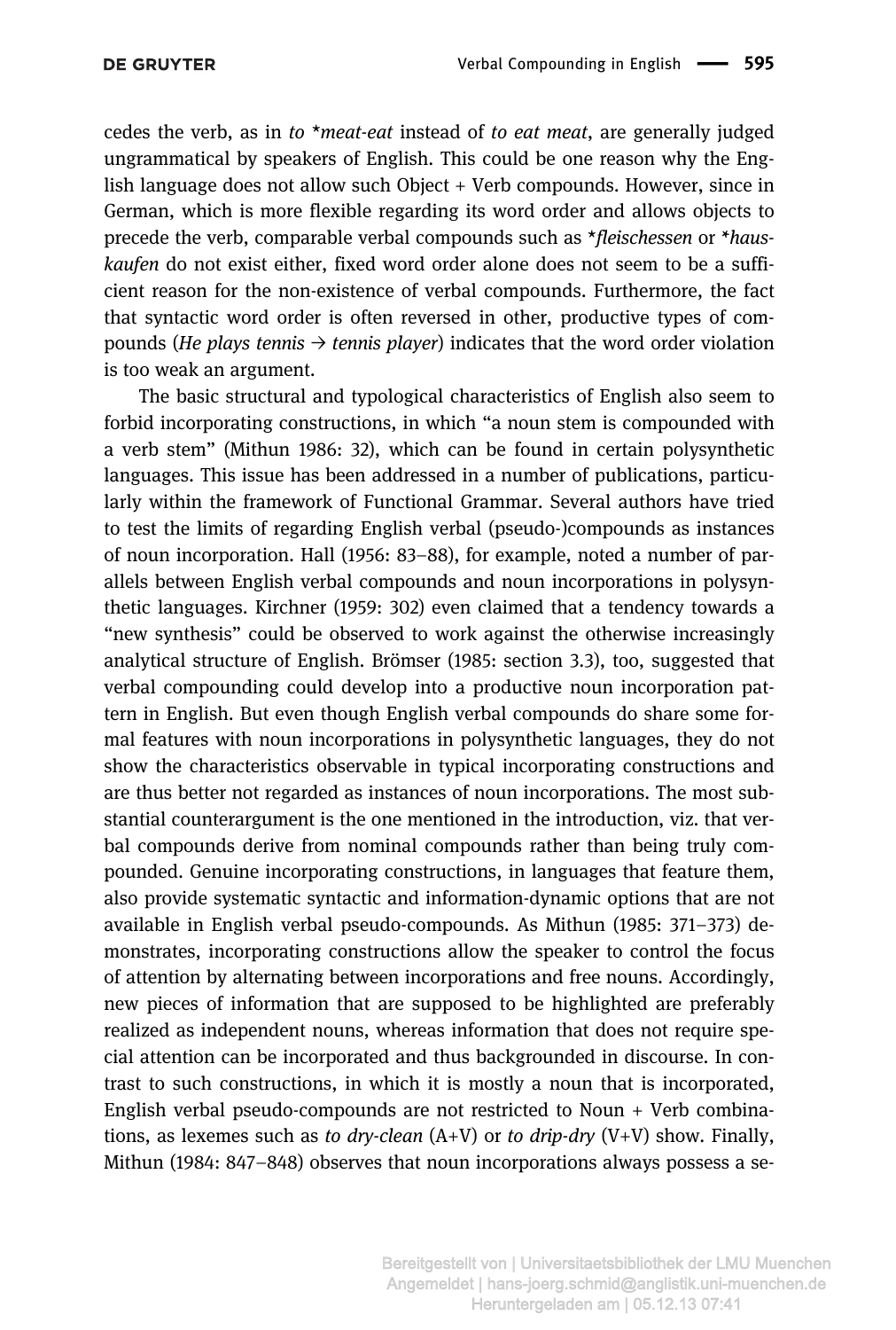mantically equivalent syntactic counterpart. Thus, an incorporating structure that can be translated as 'I-reindeer-slaughter' implies the existence of an equivalent syntactic phrase 'I-slaughter-reindeer'. This aspect leads to problems when comparing noun incorporation to verbal compounding in English: not only metaphorical compounds such as to cherry-pick ('to choose the best parts of something') but also many other verbal pseudo-compounds do not have direct syntactic equivalents precisely because they are not compounded but derived; cf. the notorious case of to babysit, which is more appropriately paraphrased by 'act as a babysitter' than 'sit by the baby'.

This observation is the point of departure for Ackema and Neeleman's (2004) so-called 'Morphosyntactic Competition Theory', which suggests that verbal compounding in English is 'blocked' by syntax. The authors argue that syntax and morphology are independent systems which compete for the right to combine elements into complex constructions. As English has been shifting towards the analytical rather than synthetic pole and thus prefers syntactic phrases over morphological ones (Ackema and Neeleman 2004: 41), what would be the point of combining a noun and a verb to form a verbal compound if a sentence expressing the same content is an entrenched and conventional option? Morphological combination would thus only be asked for in cases where syntactic merger cannot sufficiently express the semantic relation that holds between the constituents, i.e. when there is no competition between the two options. The Morphosyntactic Competition Theory thus predicts that hypothetical verbs like to \*meat-eat or to \*house-buy are excluded from the pool of possible combinations, since their meaning could be paraphrased as 'to eat meat' and 'to buy a house' respectively, thus containing no additional elements that would distinguish them from the syntactic phrase. However, a lexeme like to colour-code cannot be paraphrased as 'to code colours', but means 'to code with colours'. The first constituent has the role of an adverbial in the underlying sentence, not that of an object. This means that different categories merge in the morphological combination (noun and verb) and in the corresponding syntactic option (verb and prepositional phrase). As a result the syntactic competitor does not block the complex verb according to Ackema and Neeleman (2004: 60), which explains the existence of the verbal compound. The problem, however, is that to colour-code is not a genuine verbal compound but a derived verbal pseudo-compound, and the same goes for the vast majority of complex verbs that include non-argumental relations as constituents. While Ackema and Neeleman's theory thus correctly excludes as impossible all those combinations in which the first element serves as an argument of the verb, it does not explain why genuine verbal compounds incorporating non-argumental relations do not exist either. In addition, further empirical evidence casts doubt on their broad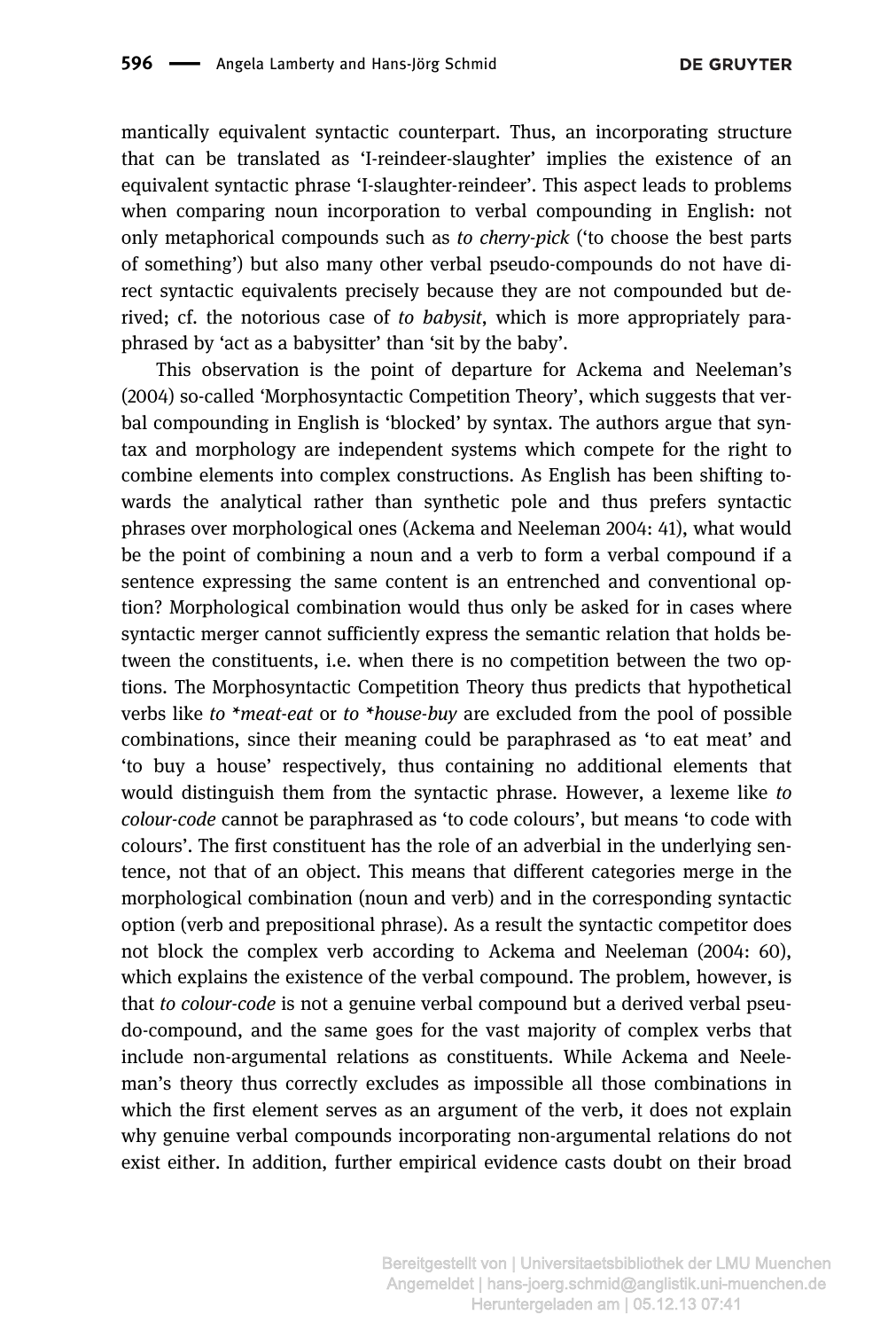generalization, as some INSTRUMENT relations exist in certain verbs, for example in to handfeed or to smokesignal, whereas the same relation does not work in others, cf. to \*hand-eat or to \*crutchwalk.

In his unpublished Habilitationsschrift on composite verbs from a synchronic and diachronic perspective, Cho (2002) claims:

Die Auswertung des OED 2 hat gezeigt, dass in der Geschichte des Englischen Verbkomposita nicht durchgängig abgeleitet sind. Für alle Perioden des Englischen finden sich sowohl abgeleitete wie nicht-abgeleitete. Dabei überwiegen von den Zahlen die ersteren. Auf sie entfallen nach den Belegen im OED 2 etwa Dreiviertel der Verbkomposita. Das verbleibende Viertel wird von den nicht-abgeleiteten gestellt. (Cho 2002: 242)

[The analysis of OED 2 has shown that in the history of English not all verbal compounds are derived. For all historical periods of English both derived and non-derived verbal compounds can be found, with the former outweighing the latter in quantitative terms. Derived verbal compounds account for approximately three quarters of the attestations in OED 2. The remaining quarter is contributed by the non-derived ones.]

What the author also shows, however – and this will be supported by the present study –, is that a large number of genuine verbal compounds are formed on the basis of constructional schemas derived from existing verbal pseudocompounds or, more rarely, potential genuine verbal compounds (2002: ch. 10) essentially by analogy (see below). This limitation casts doubt on Cho's general conclusion (2002: 161) that verbal compounding has been and still is a productive word formation type in English – a doubt which is confirmed by our findings and by Cho's (2002: ch. 11) own analyses of usage frequencies in corpora, which indicate that the majority of complex verbs do not manage to diffuse and acquire an even moderate degree of everyday currency. Even if it happens that for some reason or other genuine verbal compounds are coined by individual speakers (or rather writers), these formations do not seem to be accepted and used by other members of the speech community and therefore do not manage to become a permanent part of the lexicon.

In their use in actual speech situations, verbal pseudo-compounds are subject to considerable limitations concerning the dispersion of their word-forms (cf. Cho 2002: 182 et passim) and to uncertainties about the past tense forms of irregular verbs (Adams 2001:  $102-103$ ) – cf. e.g. babysat or joyrode. Extreme cases can in fact be claimed to have more or less defective paradigms. Speakers using verbal pseudo-compounds definitely favour their base-forms and *-ing*forms, which may indeed show the strong association of the complex verbs to their nominal bases, many of which are synthetic formations ending in -ing. To give some examples, in the BNC, which reflects the state of English as of the late 1980s and early 1990s, not a single form other than base and *-ing* was found for the verbs *proofread* and *lipread*. For *gatecrash*, the *BNC* does have as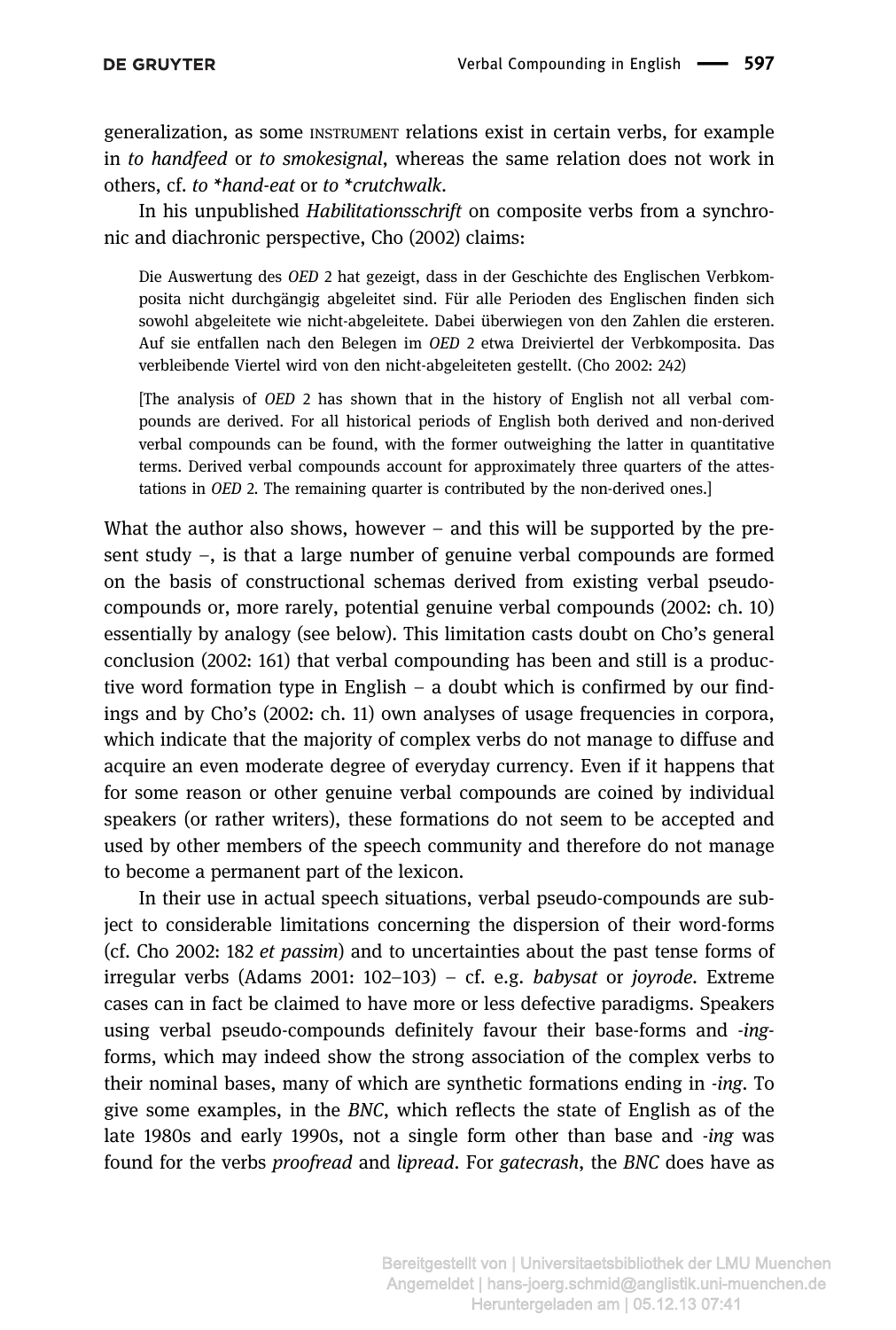many as 11 past tense forms out of a total of 31 tokens of the lexeme. Babysit, arguably one of the most frequently used verbal pseudo-compounds, has no more than 3 out of 155 occurrences with a third-person ‑s; in addition, there are 5 occurrences of the past tense form *babysat*, but all others are base or *-ing*. It is not unlikely that the existence of these strongly skewed paradigms is a symptom of the special status of these verbs and serves as a covert indicator to language users that something "is wrong" with them.1

From a cognitive-linguistic perspective, which will inform the present paper, the comparison of competing syntactic and morphological constructions mentioned above promises to benefit from integrating the concept of hypostatization (Leisi 1975: 26, Leech 1981: 32, Lipka 1977: 161, Schmid 2008: 5–9). This notion describes the phenomenon that "the existence of a particular word creates the impression that there is a corresponding thing or entity to which the word refers" (Schmid 2008: 5). In contrast to a corresponding syntactic construction, e.g. to code with colours, the use of one word, to colour-code, suggests the existence of an accepted practice denoted by that word, which has the quality of a shared social gestalt (cf. Mithun 1984: 848, see below). Hypostatization is a pervasive phenomenon which concerns simple as well as complex lexemes; however, the hypostatizing potential, i.e. the "'concept-forming' power of the word", as Leech (1974: 37) calls it, is stronger for some word classes than for others. Nouns, which suggest the existence of a temporally stable cognitive category of thing-like entities, possess a higher hypostatizing potential than adjectives and verbs and are thus more likely to be coined in order to name new concepts (Schmid 2008: 6–9). As already suggested by Grimm (1877: 577), it could be that the nonexistence of genuine verbal compounds is grounded in the fact that nouns, which prototypically refer to persistent, unchanging states of affairs, radically oppose the dynamic nature inherent in verbs.2 To this we could

<sup>1</sup> In the more recent Corpus of Contemporary American English (COCA, Davies 2008–), out of a random selection of 100 attestations of the form proofread, 10 were past tense and 14 past participle forms. The 3rd person singular form *proofreads* is attested 5 times in the whole 450 million-word corpus. The past tense form *babysat* is attested 94 times out of 421 occurrences of the lexeme babysit in COCA, the form babysits 23 times. Overall, the comparison with the BNC indicates that the reluctance to use inflected forms decreases as frequent verbal (pseudo-)compounds become more established and are accepted as 'normal' verbs by speakers.

<sup>2</sup> "Sein ganzes wesen ist thätigkeit, entgegengesetzt der ruhe des nomens. Bei dem nomen soll eben die composition bleibende zustände im ausdruck feßeln. Das verbum, nach zeit und modus regsam und bewegt, übt einen viel zu manigfaltigen einfluß auf das nomen aus, als daß er nicht durch zusammensetzungen sollte gehemmt werden" (Grimm 1877: 577). [Its whole essence is activity, in contrast to the stillness of the noun. With the noun, the role of the composition is to encapsulate unchanging states in the expression. The verb, active and in motion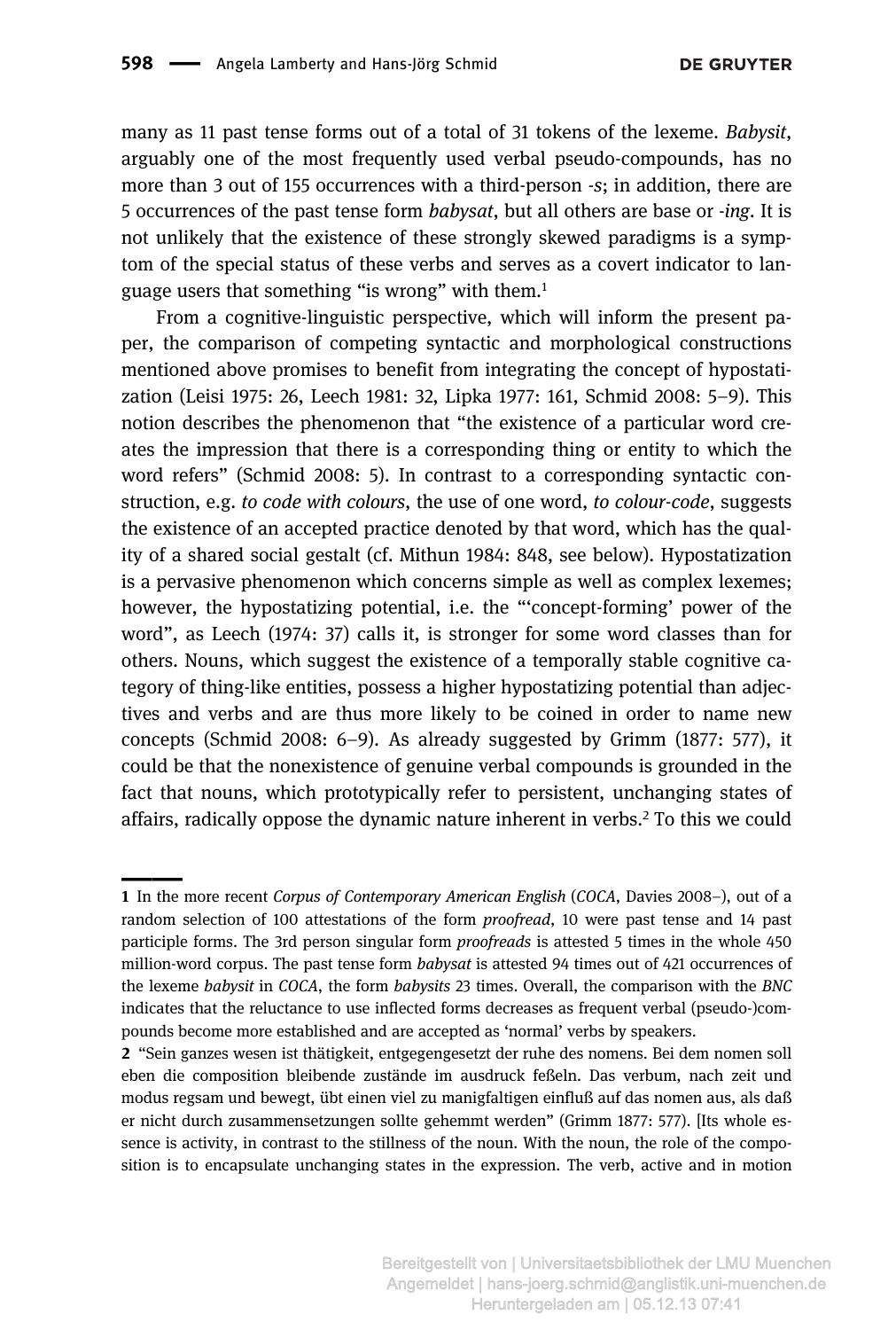add the complementary observation that the dynamic and relational concepts typically encoded by verbs do not lend themselves to the kind of head-modifier relationship found in prototypical determinative nominal and adjectival compounds. While these arguments are weakened by the indisputable existence and frequent use of verbal pseudo-compounds such as to babysit, to table-hop or to headhunt, it can still be assumed that verbal compounding is a less 'natural' conceptual process than adjectival and especially nominal compounding and that speakers therefore need additional motivations to coin and accept verbal compounds.

In sum, while previous work in the field has provided a number of important insights and opened up avenues for the investigation of genuine verbal compounds and verbal pseudo-compounds, it falls short of answering the question we are addressing in this paper, i.e. the question of whether speakers of English have specific knowledge about the characteristics of verbal pseudo-compounds at their disposal which prevents them from coining and accepting genuine verbal compounds. In order to get a detailed picture of the positive evidence potentially available to speakers of English, we will now look at the morphological, semantic and syntactic characteristics of established verbal pseudo-compounds and, to the extent that they exist, genuine verbal compounds.

# 3 The Dictionary-cum-Corpus Study: The Characteristics of Existing Verbal Pseudo-Compounds and Genuine Verbal Compounds

## 3.1 Material

For a more profound and systematic analysis of established verbal pseudocompounds, lexemes from two different sources were analyzed: the Longman Dictionary of Contemporary English (LDOCE) (CD-ROM version 2005) and the extensive appendix of Cho's (2002) study on verbal compounds mentioned in section 2 above. With regard to the LDOCE, all compound verbs recorded there were extracted manually and filtered and classified according to certain criteria. To ensure comparability with genuine verbal compounds, only complex verbs whose final constituent was verbal were selected, thus excluding

according to tense and mode, exerts such a multifarious influence on the noun that it should not be impeded by means of compounding.]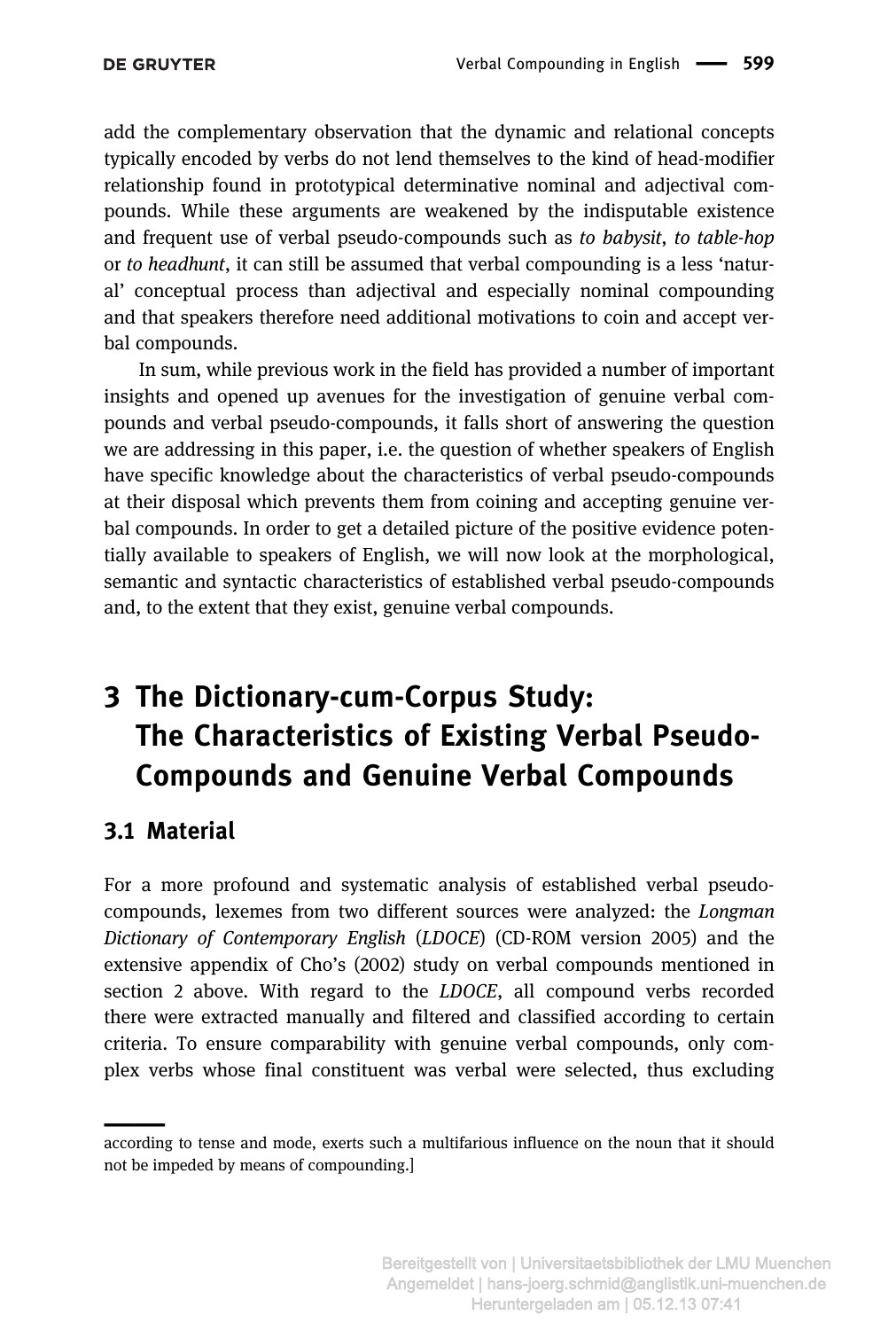$[N+N]_V$  compounds such as to pigeonhole or to bootleg, as they cannot be formed by a genuine verbal compounding process. This method was also applied to the second source, Cho's appendix. This appendix consists of 38 pages containing verbal (pseudo‑)compounds gathered from three corpora (Broadcast News, Berliner Korpus and Time Korpus) and four monolingual dictionaries (The American Heritage Dictionary of the English Language, 3rd ed., 1992; Merriam-Webster's Collegiate Dictionary, 10th ed., 1996; Webster's New World College Dictionary, 3rd ed., 1996; and The Newbury House Dictionary of American English, 1999). Folk-etymologies (e.g. to piggyback, originally a combination of to pick and pack, OED s.v. piggyback, v.), reduplications (e.g. to flip-flop, to see-saw), neoclassical compounds (e.g. to stereotype) and blendings (e.g. to guesstimate, to breathalyze) were eliminated on the grounds that their constituents cannot be used as free lexemes and are thus not proper cases of composition. A total of 627 lexemes remained as relevant material for the analysis.

Although all these verbs are interesting for the purpose of this study, it should be kept in mind that a considerable number of the items listed by Cho (2002) are highly marked, used very rarely or may even be regarded as nonceformations. For example, Google searches (carried out on 14 August 2013) have produced no verbal attestations of the forms to broadstroke, to carshop and to handsnap mentioned by Cho, which casts doubt on their existence as institutionalized and entrenched lexemes.

## 3.2 Analytical Categories

Inspired by Lipka's (1983) multi-level approach to word-formation – which was extended by Schmid  $(2011)$  – and relying on further sources (see below), the material was analyzed with regard to the following criteria:

- the morphological shape of the verbs
- the temporal structure of the complex lexeme
- the semantic relation holding between the constituents
- the existence of word-families, and
- the nameworthiness of the concepts denoted by the verbs

More details concerning these criteria (see also Lamberty 2012) will be given in the next section, which will summarize the insights gained from the dictionarycum-corpus study.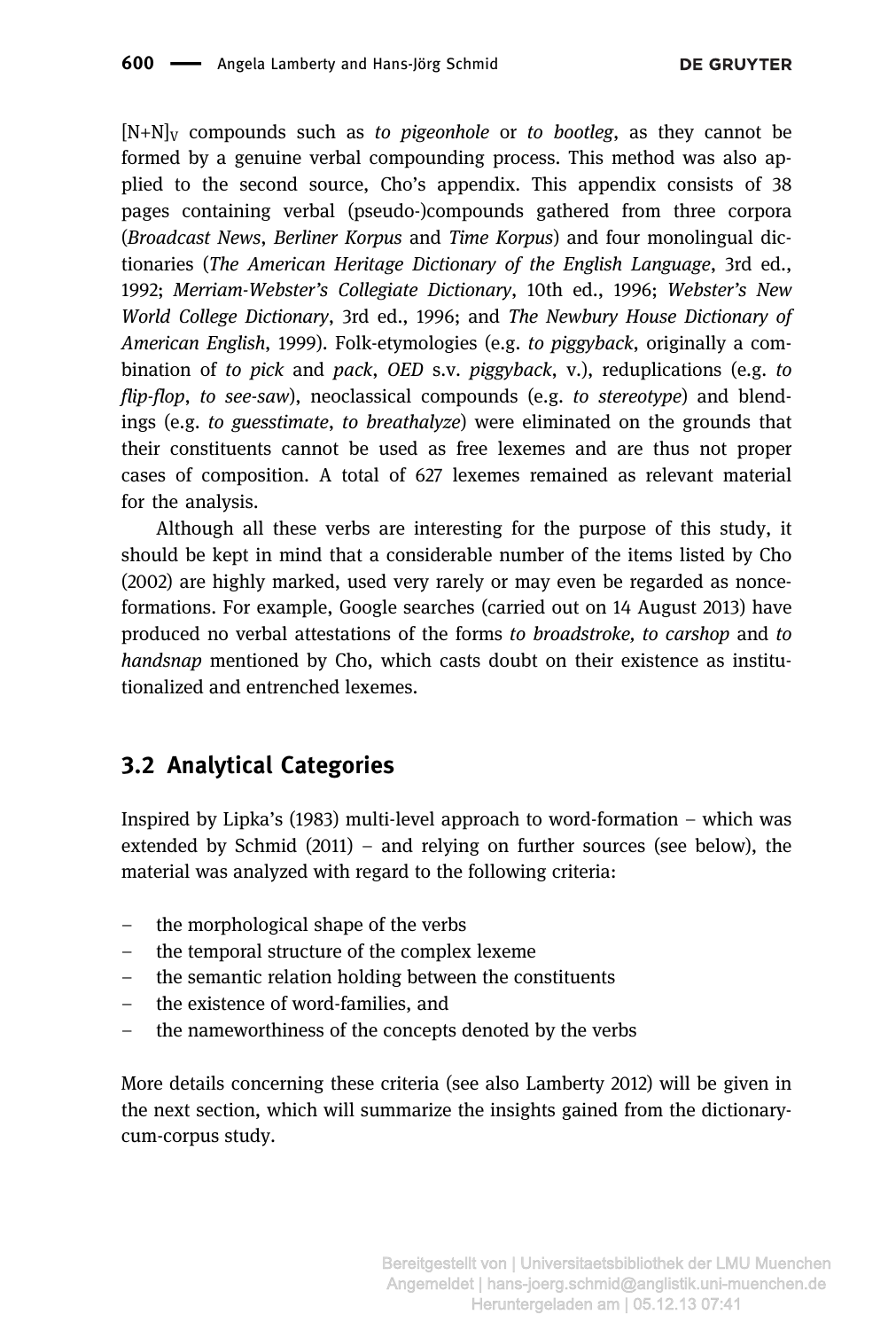## 3.3 Results of the Dictionary-cum-Corpus Study

### 3.3.1 Morphological Shape

The first criterion focuses on the formal characteristics of the lexemes and takes into account their constituent morphemes, their word classes and functions in the compound. With regard to morphological shape, there is a strong preponderance of Noun + Verb combinations (e.g. to handcraft, to skywrite;  $69.2\%)$ , followed by Adjective + Verb (to softland; 22.0%) and Verb + Verb (to stirfry; 8.8%) combinations. Our database of 627 lexemes contains only a single element which includes more than two lexical morphemes, viz. the verb to finetoothcomb. All others consist of two constituents only.

### 3.3.2 Temporal Structure

On the level of temporal structure, the situation type or aktionsart is considered on the basis of Vendler's (1957) taxonomy of verbs. More than half of the verbs in the database, 56%, are ACTIVITY verbs (e.g. to fundraise, to headhunt). ACCOM-PLISHMENT verbs (e.g. to ringfence, to spindry) account for exactly one third of the material, while ACHIEVEMENT verbs (e.g. to namedrop, to skyrocket;  $9\%$ )<sup>3</sup> and STATE verbs (e.g. to *daydream*, to *lobbysit*;  $2\%$ ) are much rarer. This indicates that the overwhelming majority of verbal (pseudo‑)compounds are dynamic verbs.

### 3.3.3 Semantic Relations

The next level of analysis deals with the internal semantic relations between the elements of the complex lexeme. These relations are classified according to a modified selection of Fillmore's (1968) account of semantic roles. In our context, the distinction between participant roles and circumstantial roles will turn out to be of key importance. Participant roles are those filling an obligatory slot in the valency structure of the verb functioning as second constituent of the verbal (pseudo‑)compound, i.e. AGENT, PATIENT and THEME. Circumstantial roles,

<sup>3</sup> In our operationalization of Vendler's categories, ACHIEVEMENTS differ from ACCOMPLISHMENTS in that the former have the feature [−DURATIVE], while the latter are [+DURATIVE]. In addition, ACCOMPLISHMENTS are clearly [+TELIC], while this feature is optional for ACHIEVEMENTS.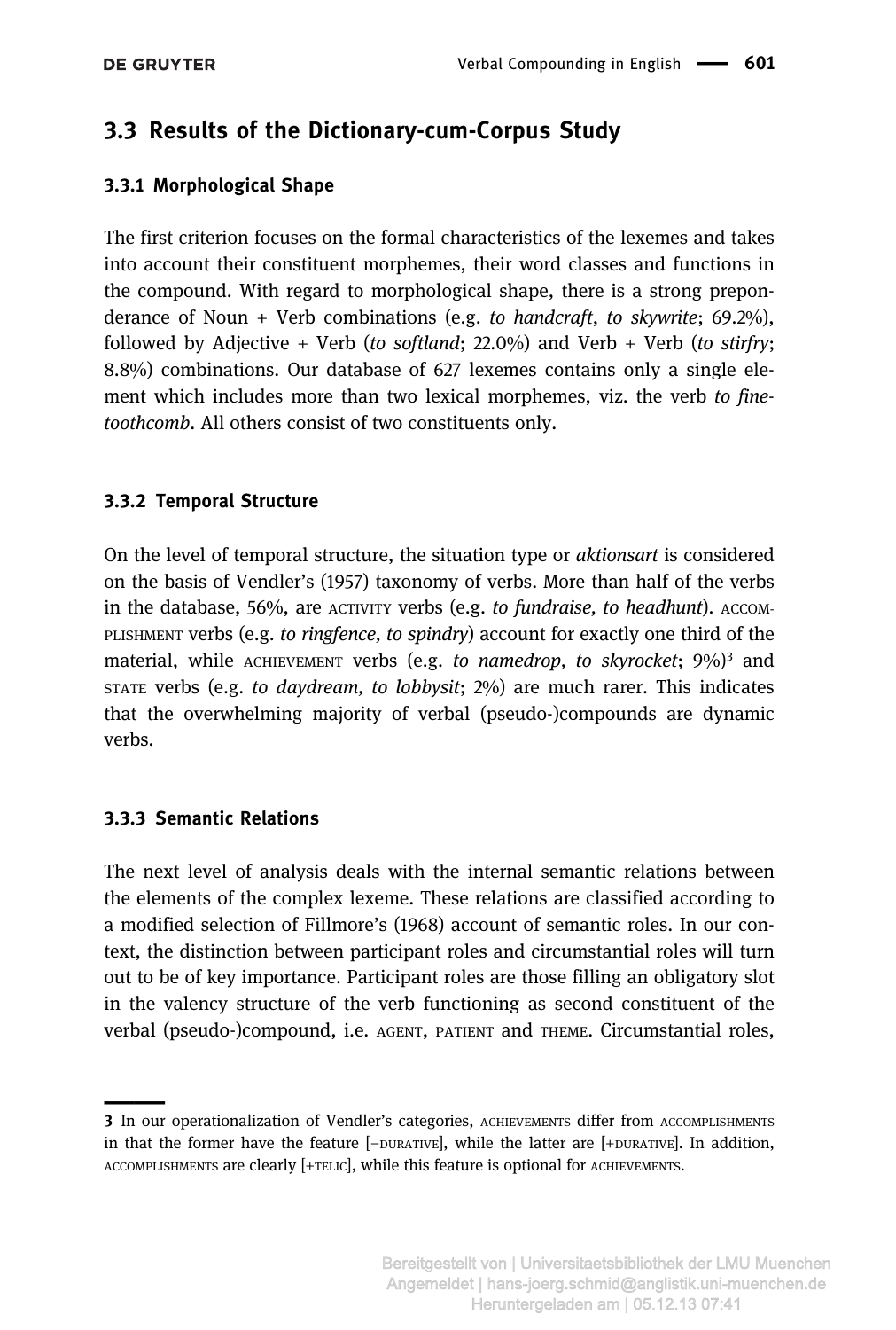in contrast, are typically realized as optional adverbials; they are classified as INSTRUMENT, MANNER, CAUSE, TIME or PLACE.

The most striking finding concerns the fundamental difference between participant and circumstantial roles. The participant roles of AGENT (e.g. to teamteach), PATIENT (e.g. to tongue-tie, to gift-wrap) and THEME (e.g. to headhunt, to cherrypick), which would typically incorporate the subject or object of the underlying sentence, in fact occur very rarely in verbal compounding. Only every seventh case (14%) is of this type. What is more, while such verbs at first sight seem to contain one of these participant roles, a closer look reveals that the first constituents resemble the direct object/subject of the verb only superficially. From a syntactic perspective, in spite of the incorporation of an apparent object, these complex lexemes are mostly still transitive and require an object (e.g. to giftwrap a book). For instance, while the first constituent of to giftwrap, gift, seems to play the role of PATIENT ('to wrap a gift'), it actually represents the MANNER component ('to wrap sth like a gift') in the underlying sentence. From a semantic perspective, it is remarkable that many of these compounds have figurative meanings, which usually rest on the first constituent. For example, *cherry* in *cherry-pick* stands metaphorically for the best part, head in headhunt metonymically for a person. All this strongly suggests that true, rather than superficial,  $A\text{GENT}/PA\text{THEME}$  + Verb compounds are predominantly figurative, which excludes lexemes like to \*meat-eat 'to eat meat', to \*housebuy 'to buy a house' or even less likely combinations such as to \*babycry, which would have to be derived from 'the baby cries' if it was an AGENT-type. A related idea can also be found in Cho (2002: 77), who points out that direct objects cannot be included in verbal compounds.

Circumstantial roles, in contrast, lend themselves very well to the formation of verbal compounds. The vast majority of 84% of the verbs collected in the database feature the roles of PLACE (to skywrite 'to write in the sky'; 35% of all circumstantial roles), MANNER (to rough-handle 'to handle in a rough manner'; 27%), INSTRUMENT (to handpaint 'to paint with the hand'; 24%), TIME (to spring*clean* 'to clean in the spring';  $7\%$ ) or cause (to joyride 'to ride for sheer joy';  $7\%$ ). In short, the encoding of circumstantial roles mapped onto non-obligatory sentence constituents clearly dominates in verbal (pseudo‑)compounds over that of participant roles encoded by core constituents.

#### 3.3.4 Word-Family Effects

Most complex lexemes in our database are not isolated islands but densely connected with other complex lexemes by formal and semantic relations. These interconnections are established by both the first and the second constituent (cf.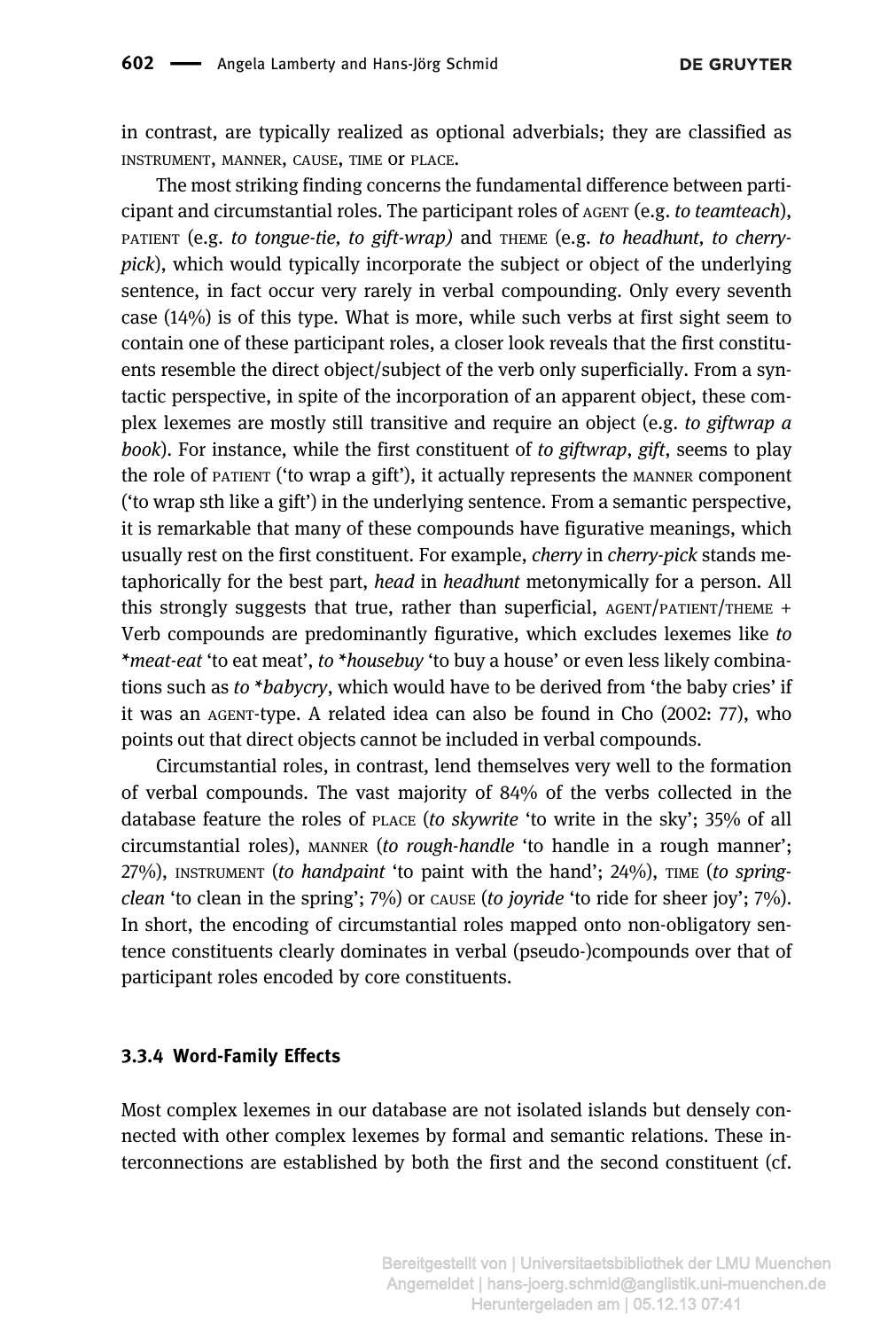Cho 2002: ch. 10). The verb to **hand**write, for example, is linked to several other lexemes in the database via its first constituent hand-. In total, 21 lexemes of this kind are attested in the database, among them to **hand**pick, to **hand**feed, to handwash and to handstamp. The second constituent *-write* is present in the verbs to ghostwrite, to skywrite and to typewrite. Interconnections of this type can be observed for the vast majority of the lexemes in our database (e.g. to  $i$ obhunt with to *iobshare, to jobhop, to foxhunt, to headhunt, to bargainhunt***).** As illustrated by figure 1 and also noted by Cho (2002: ch. 10), these relations conspire to form a densely knit network based on formal and semantic similarities. It is likely that this network contributes to the triggering of analogy-based formations, as suggested, among others, by Adams (1973: 108), Kastovsky (1986: 419), Hansen et al. (1990: 63, 136–137) and Cho (2002: 125–128). Whether these word-family and family-size effects (cf. Schreuder and Baayen 1997, de Jong et al. 2002, Booij 2005, de Vaan, Schreuder & Baayen 2007) actually increase the acceptability of new verbal complex lexemes and potentially facil-



Fig. 1: Illustration of network of word-families based on formal and semantic similarities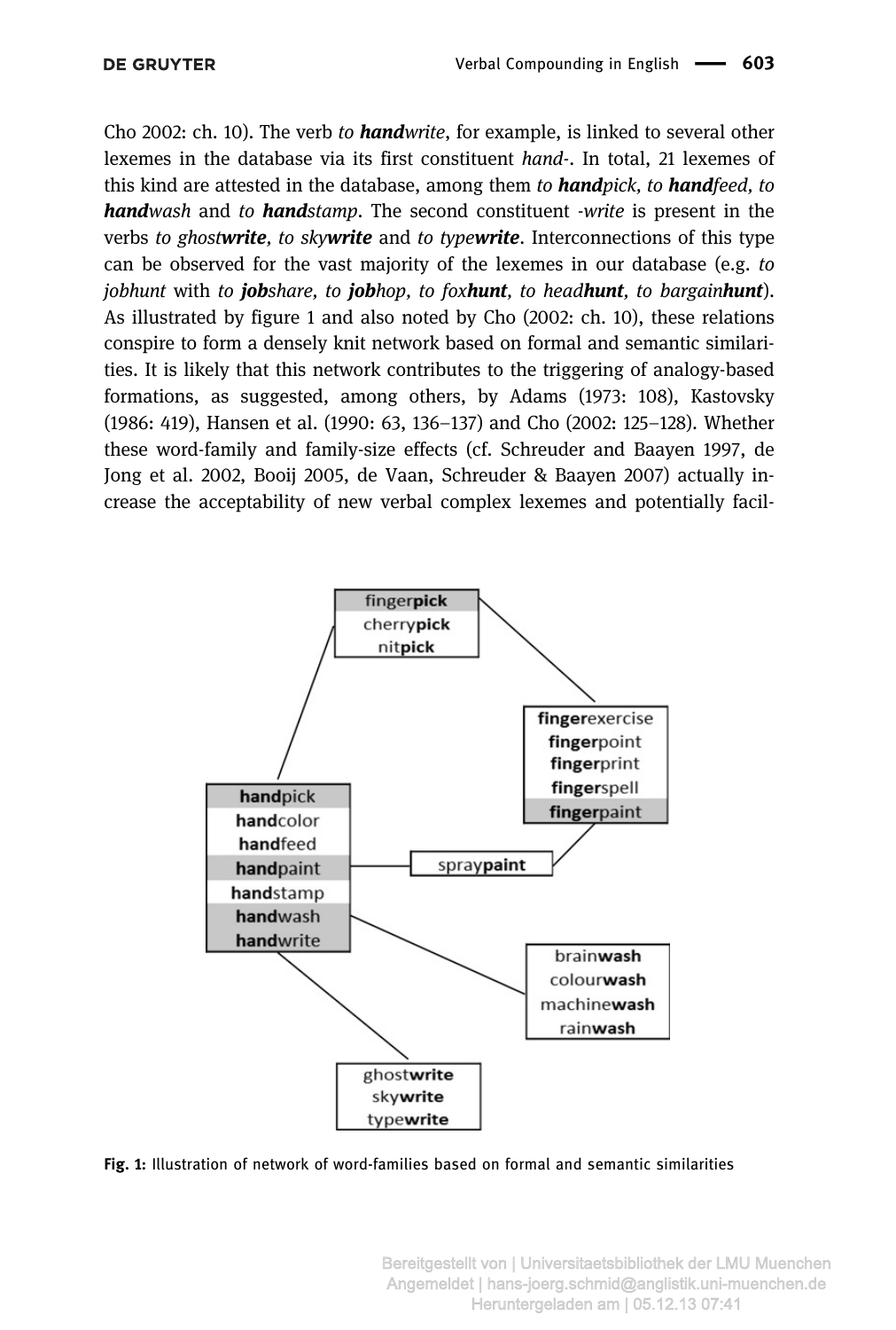itate their formation was tested in the questionnaire study reported on in section 4.

#### 3.3.5 Nameworthiness

The final criterion used in the classification of the material concerned the issue of nameworthiness, i.e. the question of whether there is a referent category that is in need, or at least worthy, of being named and thus hypostatized as a socially relevant conceptual gestalt (Zimmer 1971/1981: 249,4 Downing 1977: 837– 838, Mithun 1984: 848, 1985: 365–366). While nameworthiness is undoubtedly a prime motivation for coining, accepting and using (novel) complex lexemes, the phenomenon is notoriously difficult to operationalize (cf. Kerremans 2012: section 3.3.3). Therefore, for the purposes of the questionnaire study, two striking observations emerging from a close semantic analysis of the verbs in the database were focused on: metaphorical and metonymical meanings, on the one hand, and meanings that expressed noticeable deviations from a normal, expectable procedure, on the other.

As to the first criterion, the number of lexemes with figurative elements was very conspicuous. Verbs like to sweet-talk, to frostbite or to cradle-rob are only a few of many cases that could be listed here. Whereas in to sweet-talk the first constituent is used metaphorically (sweet in the sense of 'pleasing to the ear'), it is the second one in to frostbite (with bite conceptualizing the pain that can be caused by intense cold as the pain that follows the bite of a fierce animal). In the last example, to cradle-rob 'to be/fall in love with a much younger person', a whole scene is evoked, which both metaphorically and metonymically relates to the scenario described.

The second characteristic that seems to account for the nameworthiness of a large number of verbal (pseudo‑)compounds will be referred to as 'deviation from the norm' here. This describes the fact that a strikingly high number of corpus verbs derive their relevance from a particularly uncommon or particularly noteworthy manner of action. They denote activities that are in evident contrast to a 'normal' procedure. The lexeme to vacuumclean, for instance, describes a way of cleaning that is deviant from a normal cleaning process in that it employs a (then) novel method. Further examples include to forceland ('to make a forced landing', OED s.v. forced, adj.), to speed-dial or to waterski.

<sup>4</sup> Zimmer (1971/1981: 249) also talks about the "classificatory relevance" of concepts.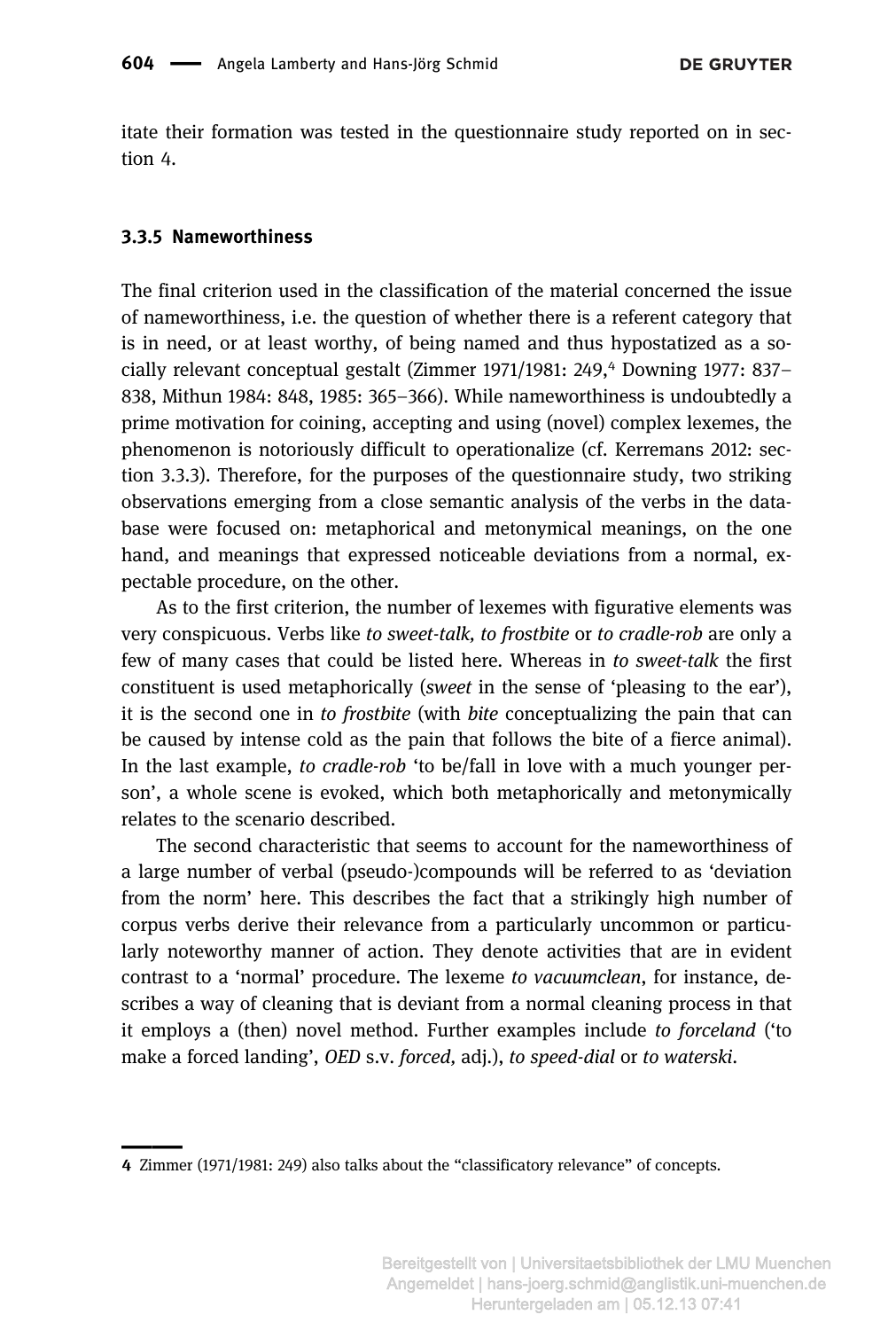### 3.3.6 Summary of the Dictionary-cum-Corpus Study

The analysis of the material collected in the database has yielded the following insights: prototypical verbal pseudo-compounds

- consist of two morphemes only
- have a noun as their first and a verb as their second constituent
- denote ACTIVITIES or ACCOMPLISHMENTS
- profile circumstantial, rather than participant relations to the verbal head, most typically those of PLACE, MANNER and INSTRUMENT
- belong to tightly-knit and sizable word-families
- are nameworthy in that they either denote some sort of deviation from a norm or have figurative meanings

# 4 The Questionnaire Study: Investigating the Acceptability and Comprehensibility of Novel Verbal Pseudo-Compounds and Genuine Verbal Compounds

The observed characteristics of typical verbal pseudo-compounds can now be transformed into hypotheses relating to what could be referred to as 'potentially genuine' verbal compounds. Roughly speaking, the usage-based framework would suggest that the properties of typical pseudo-compounds are more likely to serve as input for a potential schema of verbal compounds than the properties of very unusual verbal pseudo-compounds. If it is further assumed that the availability of such a schema would have an effect on whether or not and to what degree a given novel compound is acceptable and comprehensible, then it can be expected that the acceptability and comprehension of invented verbal compounds by native speakers varies depending on whether or not they meet the conditions that were found to be dominant in the corpus. Since it was impossible to target all six variables listed in section 3.3.6, the findings concerning the morphological make-up of the items in the database and their temporal structure were not implemented as target variables in the test design, but neutralized in such a way that only test stimuli corresponding to the most frequent types were constructed. This means that all test stimuli were constructed as N+V compounds and denoted ACTIVITIES or ACCOMPLISHMENTS. In this way, it was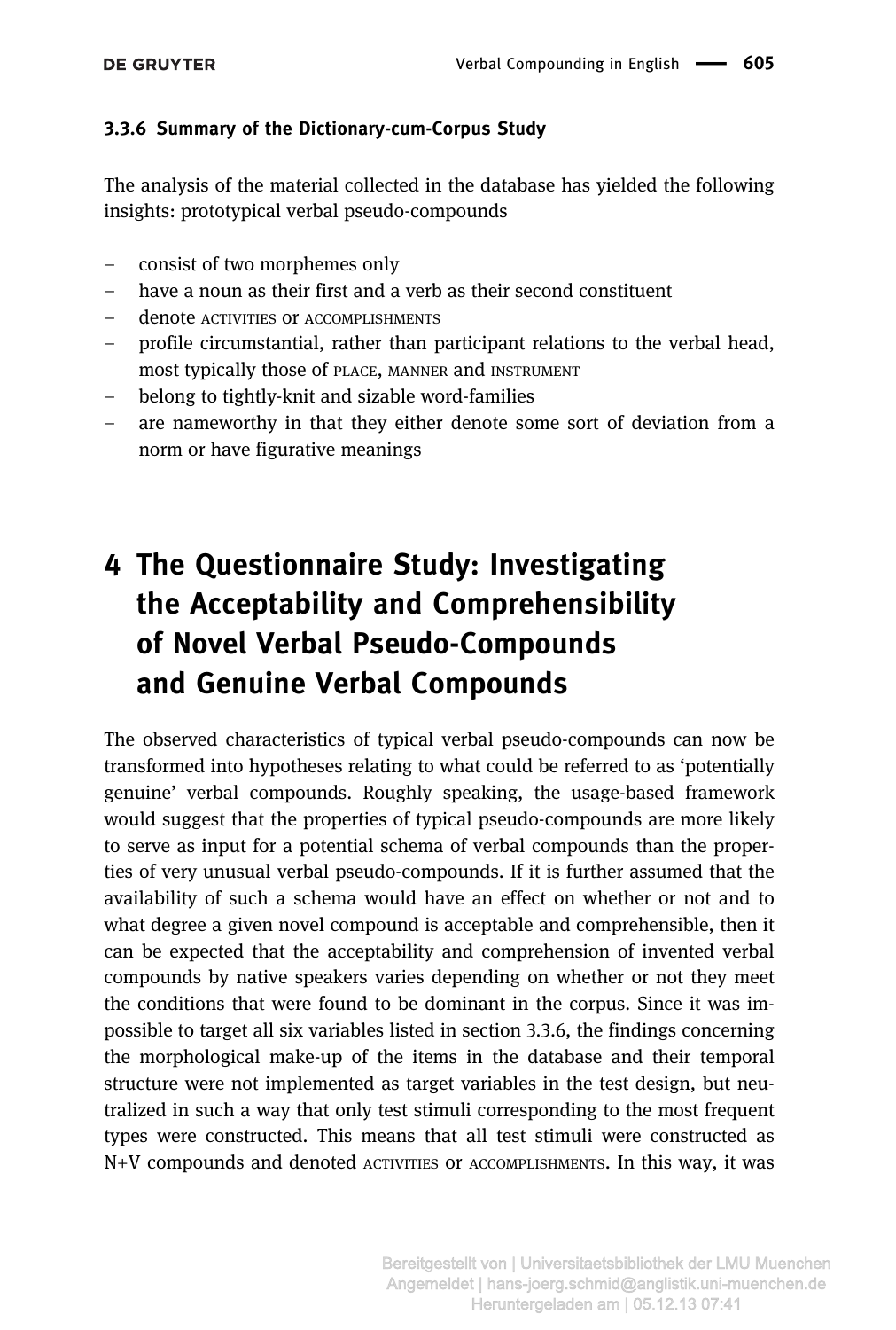avoided that these two variables would confound the results in an uncontrolled manner.5

## 4.1 Hypotheses

The first hypothesis, tested by means of an acceptability rating task, addresses the fundamental difference between genuine verbal compounds and verbal pseudo-compounds:

Hypothesis 1: Other things being equal, novel genuine verbal compounds are judged as being less acceptable than novel verbal pseudo-compounds.

Thus, hypothetical lexemes of the type to  $*palm-read$ , which is a derivation from the agent/action nouns palm-reader/palm-reading, are expected to yield higher acceptability rates than lexemes like to \*fingercomb, where no derivation base exists.

The second hypothesis, tested by means of an acceptability rating task and a comprehension task, is derived from the finding that the items in the database are densely interrelated by morphological and semantic similarities of first or second constituents:

Hypothesis 2: Other things being equal, word-families have a positive effect on the comprehension and acceptability of novel verbal compounds.

Accordingly, a hypothetical lexeme such as to \*hand-signal should be readily accepted and understood on the grounds that it is embedded in a dense network of related lexemes, whereas the absence of such word-families is supposed to have a negative impact on the comprehension and acceptability of novel verbal compounds.

The third hypothesis concerns the concept of nameworthiness.

Hypothesis 3: Verbal compounds which denote deviations from a norm and verbal compounds with figurative meanings yield a higher acceptability and are more readily understood than verbal compounds whose concepts do not display a particular nameworthiness.

Thus, verbs like to \*speed-date, which denotes a novel, unusual way of dating, or to \*clod-hop (from the noun clod-hopper 'clumsy person'), which is metaphorical, are expected to yield better results in both the acceptability and com-

<sup>5</sup> A small number of invented stimuli (e.g. to \*stamp-collect, to \*rumour-spread and to \*window-clean) included participant roles as constituents to check how informants would react to them. This variable was not targeted in the analysis, however.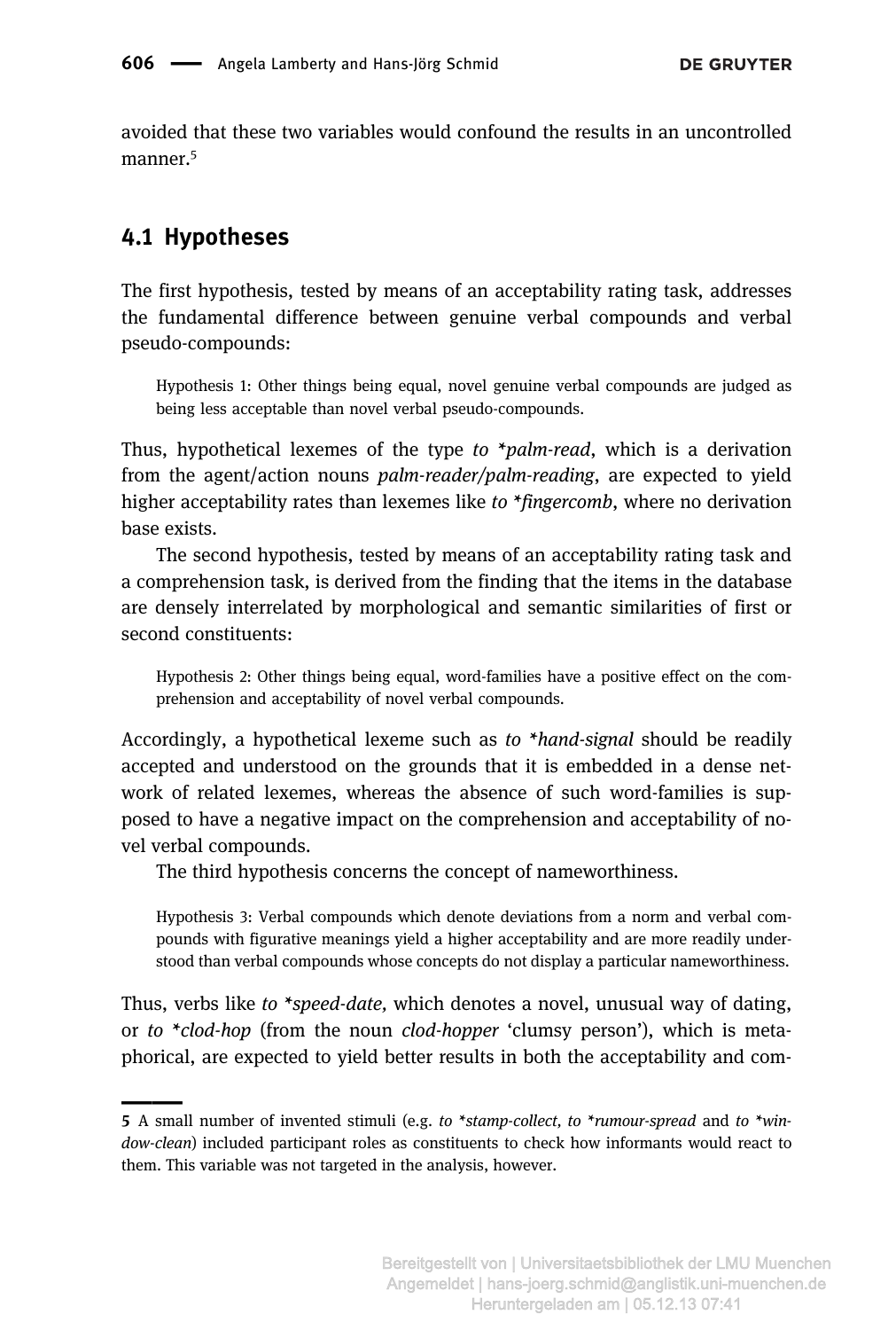prehension task than verbs like to \*hand-signal or to \*figure-skate, which do not seem to be particularly nameworthy.

## 4.2 Stimuli

In order to test the three hypotheses, lexemes of three different types were used as test stimuli:

- invented genuine verbal compounds, i.e. verbs like to \*spongeclean, where no possible derivation base exists
- invented verbal pseudo-compounds, i.e. verbs like to \*palm-read, which have been derived from an established nonverbal basis, in this case palm-reader
- established pseudo-compounds from the database used as distractors and in order to have a base-line to which to compare the results for the invented stimuli

In total, the set of test lexemes comprised 74 verbs: 35 genuine verbal compounds, 36 verbal pseudo-compounds and three distractors (see the appendix for a full list of the stimuli used and the results obtained). The lexemes were invented in such a way that they differed systematically with regard to the variables word-family and nameworthiness, covering the whole range from verbs displaying no word-families (e.g. to \*weed-sow, to \*fabric-soften) to large wordfamilies (e.g. to \*househop related to to housebreak, to houseclean, to house-sit and to barhop, to tablehop, to jobhop) and from not nameworthy (e.g. to  $*$ tableeat, to \*stamp-collect) to highly nameworthy lexemes (e.g. to \*fingercomb, to \*palm-read). As pointed out above, nameworthiness was operationalized by the presence of figurative elements and the existence of meaning components related to deviations from the norm.

## 4.3 Tasks, Procedure and Participants

The stimuli were tested on comprehension and acceptability by means of an online questionnaire. Due to the high number of 74 test verbs, the questionnaire was split into three sub-questionnaires each containing 24 or 25 items while ensuring that each test lexeme appeared only once per questionnaire. 108 native speakers of English agreed to complete one of these three-part questionnaires anonymously. Among the 108 participants were 58 speakers of American English, 46 speakers of British English and 4 speakers of Australian English. On average, they were 38.5 years old, the youngest participant being 17, the eldest 82 years old. In the first part, the comprehension test, participants were con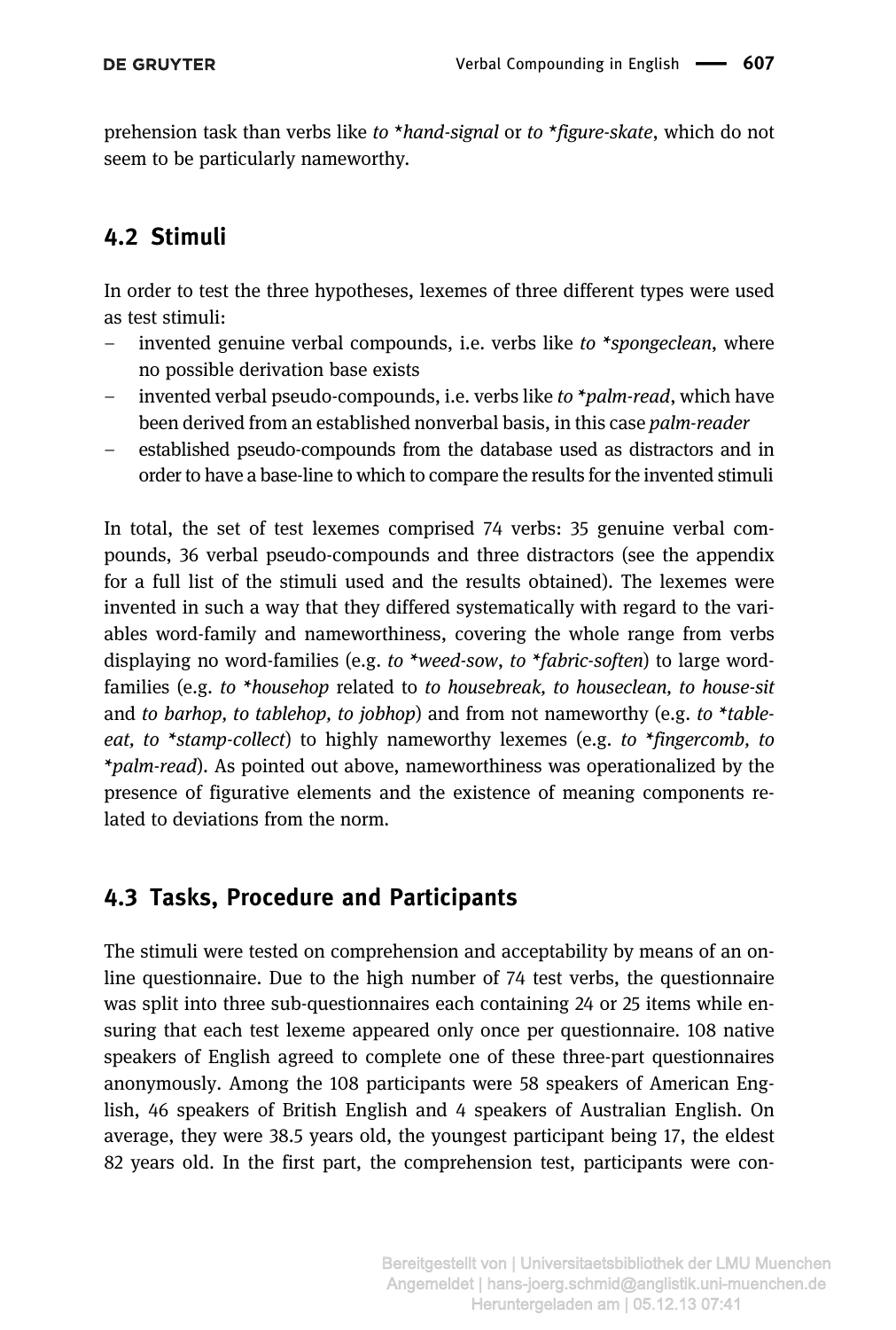fronted with the base form of a novel test lexeme (e.g. to  $*$ lion-tame) for which they were asked to choose between two pre-formulated meaning options (for lion-tame: 1) 'to reduce the fierceness of a lion and render it docile' and 2) 'to control and calm down exuberant kids or pupils'). These two options differed as to whether or not they contained a metaphor and whether or not their meaning (for fictitious pseudo-compounds) was derived from the nominal basis. Additionally, participants were also given the possibility to insert a completely different semantic paraphrase if none of the alternatives seemed plausible to them.

The second part of the questionnaire was designed to test the acceptability of the test items. Participants had to rate each lexeme on a four-point scale ranging from −2 ("This word sounds completely unacceptable") to +2 ("This word sounds acceptable/I could imagine it being used").

In the third part of the questionnaire, participants were asked to provide some personal data such as age, nationality and native language. This information was used mainly to identify non-native speakers, whose data were not used.

The statistical analysis of the collected data was performed by means of an ordinal regression using the logit function. Since the target variable in the acceptability rating is an ordinal scale, this is the appropriate model. The advantage of a regression is that it allows for analyses of the estimated effect sizes of individual predictors such as the presence of base nouns or word-families while taking into account the effects of the other variables currently not focused on. The logit is the natural logarithm of the odds of the outcome of an event (i.e. a dependent variable) given a predictor variable. While logit scores are maximally useful and precise from a statistical point of view, they defy intuitive interpretations; therefore, we will also render the more accessible transformed odds ratio, which, in the present case, essentially indicates the odds (= probability divided by converse probability) with which a certain group of test items are accepted compared to a reference group under the circumstances captured as an independent variable.6 As far as the results for individual stimuli are concerned, we will provide two types of information: firstly, the median of the ratings of the participants who rated an item, which is the mathematically appropriate measure, and secondly, as the median provides only very general information which does not reveal subtler differences between individual items, the arithmetic mean of the ratings of the participants.

<sup>6</sup> We would like to thank the Statistical Consulting Unit at the Institute for Statistics of Ludwig-Maximilians-Universität, Munich, for statistical consulting, as well as its director, Helmut Küchenhoff, for advice on the presentation of the results.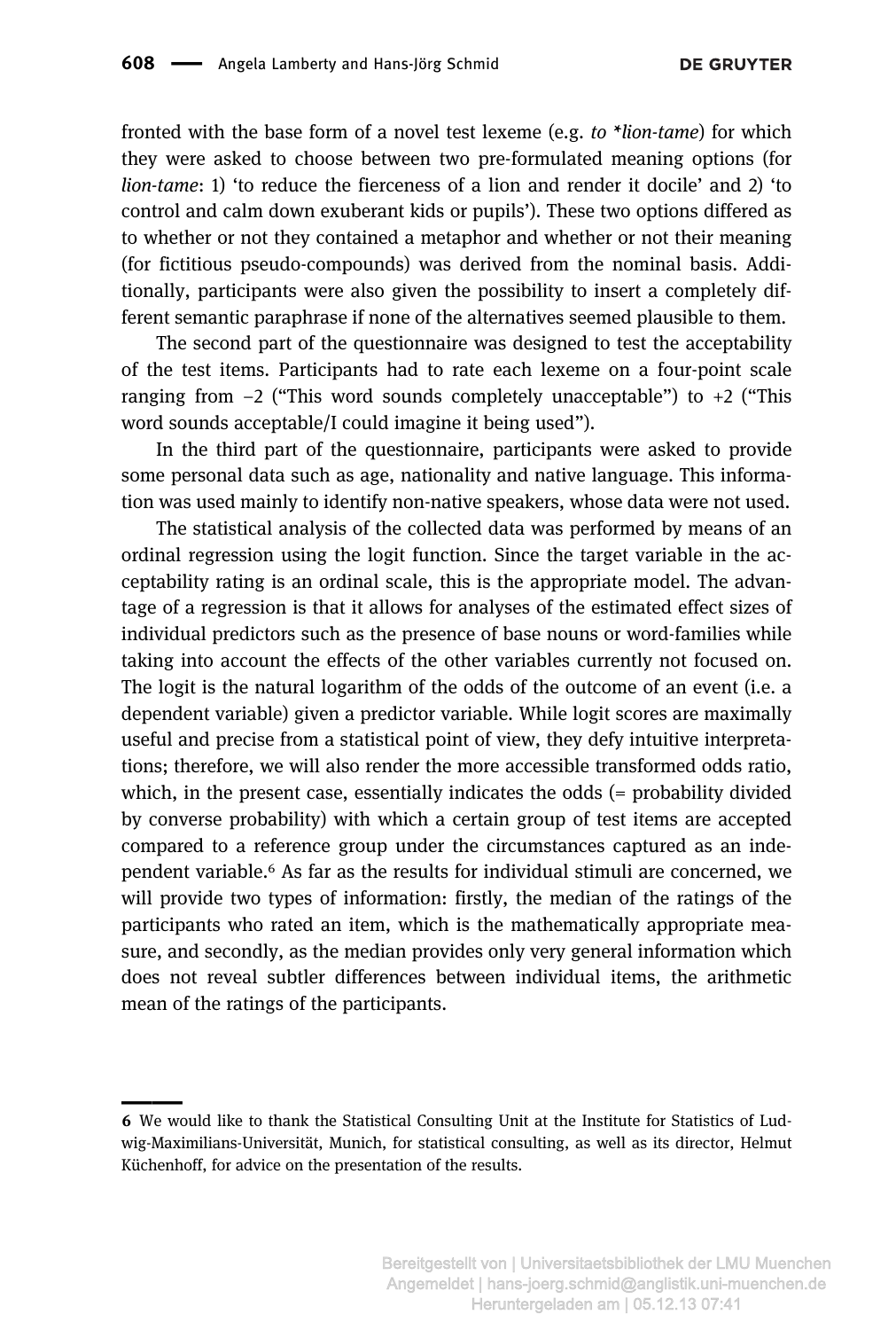## 4.4 Results

#### 4.4.1 Hypothesis 1

The first hypothesis focuses on the difference between genuine and derived verbal compounds, the former of which were expected to yield lower rates in the acceptability task than the latter. Indeed, as the results demonstrate, verbs such as to \*knife-open or to \*crutchwalk, which are not supported by existing lexemes, overall receive more negative ratings than derived verbs like to \*lion-tame (lion-tamer<sub>N</sub>) or to \*figure-skate (figure-skating<sub>N</sub>). As a consequence, the category of genuine verbal compounds (GVC) displays negative effects in comparison to the category of verbal pseudo-compounds (VPC).

| <b>Parameter</b> | Estimate             | <b>Estimated odds ratio</b> |  |
|------------------|----------------------|-----------------------------|--|
| [GVC]            | $-1.354$ (p < 0.001) | 0.26                        |  |
| [VPC]            | 0                    |                             |  |

The logit coefficient for GVCs, compared to VPCs, is −1.354, the transformed estimated odds ratio 0.26. This means that the odds for a given lexeme to be rated as being acceptable are reduced by a factor of 0.26 for genuine verbal compounds (GCV) as opposed to verbal pseudo-compounds (VPC), when all other factors are fixed.

The comprehension task of the questionnaire, in which participants could choose between two alternating meaning paraphrases, also revealed highly interesting tendencies with regard to the first hypothesis. For one thing, the rate of participants who refused to answer this part is considerably higher for genuine verbal compounds than for verbal pseudo-compounds. Whereas only 10% of the participants regarded neither option as a plausible paraphrase for the class of verbal pseudo-compounds, a total of 24% abstained from choosing one of the alternatives offered for genuine verbal compounds. For derived verbs, one meaning alternative was always formulated in accordance with the meaning of the base lexeme. This option was preferred over the fabricated one without exception. For example, the verb to \*foot-drag was understood in the same way as the underlying action noun foot-dragging, i.e. as 'to deliberately delay something or be slow to do something'.

#### 4.4.2 Hypothesis 2

The next hypothesis concerns the presence of word-families, which was supposed to facilitate the acceptability and comprehension of novel lexemes. As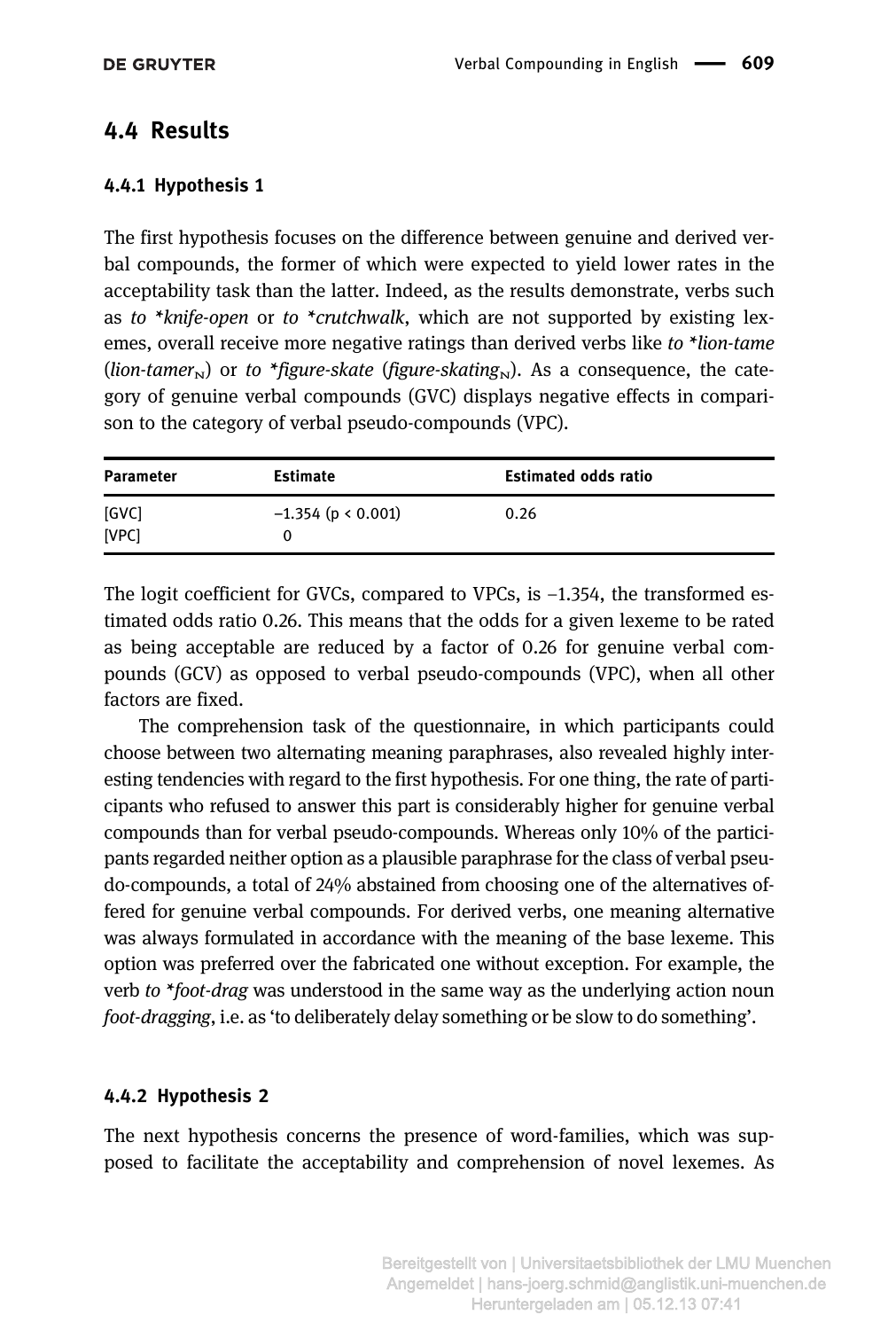| <b>Parameter</b> | <b>Estimate</b>                | <b>Estimated odds ratio</b> |
|------------------|--------------------------------|-----------------------------|
| [-WFE]           | $-0.454$ (p < 0.001)<br>[+WFE] | 0.64                        |

indicated in the table below, novel verbs which are embedded in word-families clearly benefit from this network:

The coefficient measuring the effects of an absence of word-families (−WFE) is negative (−0.454) and highly significant (p < 0.001). The corresponding odds ratio of 0.64 indicates that the odds that a novel verb which is not formally and semantically related to already established ones (−WFE) is accepted is 0.64 times lower than the odds for an otherwise identical verb exhibiting word family effects (+WFE). To \*househop, for instance, benefits from an extensive network of established verbs including to jobhop, to tablehop or to barhop and was well accepted.

With regard to comprehension, an interesting observation concerned the fact that for verbs related to word-families, the semantic relation underlying the majority of lexemes in the network was adopted. For example, the element hand- in established verbs like *handpick* or *handstamp* mostly refers to the INSTRUMENT. When offered the two paraphrases a) 'to eat without using cutlery, to eat with bare hands' (INSTRUMENT) and b) 'of tame animals: to eat straight of a person's hand' (PLACE), 84% of the test participants opted for option a) encoding the INSTRU-MENT relation also found in the established verbs. This tendency was more pronounced for genuine verbal compounds than for verbal pseudo-compounds, since the semantics of the base lexeme overruled word-family effects in the latter.

#### 4.4.3 Hypothesis 3

The last hypothesis is concerned with the presence of nameworthiness and assumes that figurative meanings and norm deviations enhance both the acceptability and the comprehensibility of novel verbal compounds. The figures in the table below display the coefficients for non-nameworthy concepts (−NW), those containing a metaphor (+NW (metaphor)) with reference to those indicating a deviation from the normal procedure (+NW (norm deviation)).

| <b>Parameter</b>                           | <b>Estimate</b>           | <b>Estimated odds ratio</b> |
|--------------------------------------------|---------------------------|-----------------------------|
| $[-NW]$                                    | $-0.212$ (p < 0.001)      | 0.81                        |
| [+NW (metaphor)]<br>[+NW (norm deviation)] | $-0.736$ (p < 0.001)<br>0 | 0.48                        |

Bereitgestellt von | Universitaetsbibliothek der LMU Muenchen Angemeldet | hans-joerg.schmid@anglistik.uni-muenchen.de Heruntergeladen am | 05.12.13 07:41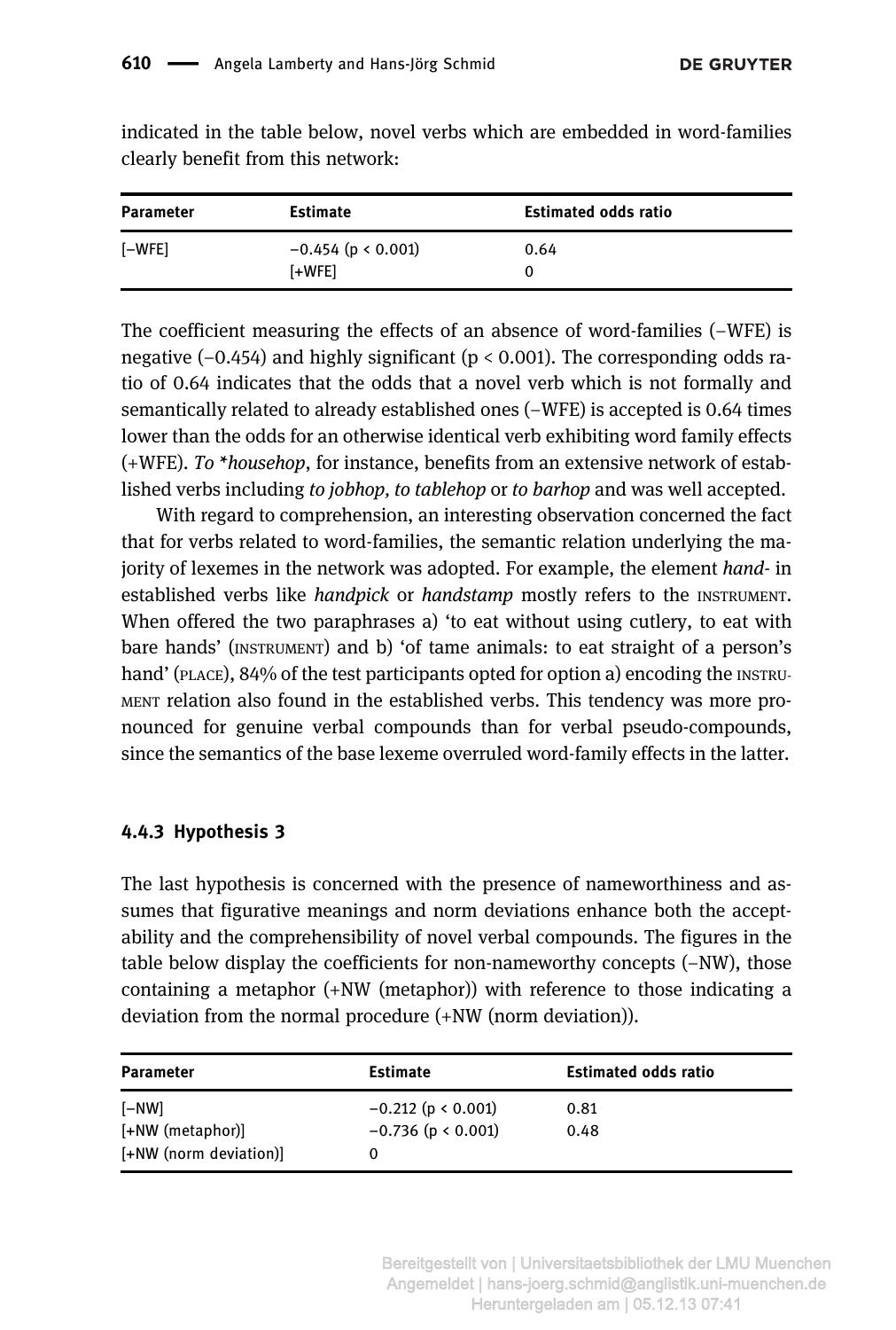As can be seen, norm deviations (+NW) yield the best results in the acceptability rating task. Verbs encoding unexpected, non-canonical ways of doing things such as to \*speed-date or to \*mudbathe exhibit higher odds of being accepted than non-nameworthy lexemes, because the striking circumstances of the activity highlighted by the verbs seem to assign some sort of raison d'être to them. In contrast, novel verbal compounds for concepts without any kind of nameworthiness (−NW) display negative effects of −0.212 (estimated odds ratio 0.81). Quite astonishingly, however, and against what was expected, the logit coefficient for metaphorically enriched verbs, −0.736, is even stronger. Essentially, this means that the presence of metaphorical components severely reduces the chances of a novel lexeme to be considered acceptable. Both genuine verbal compounds like to \*weed-sow (fabricated to mean 'to put out a rumour, which subsequently spreads with immense rapidity') and verbal pseudo-compounds like to <sup>\*</sup>curtain-raise ('to perform as an opening band for the main act' from  $\textit{curtain-raiser}_{\text{N}}$ ) yielded negative results in the acceptability test.

While this seems to indicate that metaphorical meanings impede the potential "success" of verbal compounds, the comprehension tests do not entirely support this conclusion.<sup>7</sup> In this test a metaphorical meaning paraphrase was systematically tested against a literal one. When presented with two such predefined options, a strong tendency in favour of the figurative alternative could be observed, which was preferred over the literal meaning paraphrase in 63% of answers for genuine verbal compounds. An analysis of the meaning paraphrases provided by the participants revealed two further interesting points which partly support this interpretation. Firstly, the participants readily make use of metaphorical language when asked to imagine a plausible meaning. Secondly, the associations differ crucially for novel verbal pseudo-compounds and novel genuine verbal compounds. The former, since they are based on established nominal or adjectival combinations, trigger meanings in which the verb as a whole is metaphorized. For example, one participant offered the paraphrase 'to suggest a solution to a problem that looks/sounds good but is ineffective' for the verb to \*figure-skate. In contrast, genuine verbal compounds cannot rely on a compound basis; as a consequence, the paraphrases triggered by such verbs are not derived from the combination as a whole, but rather from one of its constituents. To \*timecut, for instance, evoked the lexeme shortcut

<sup>7</sup> A reviewer of this paper has rightly pointed out that the split results could be due to the fact that the test participants might have thought that they were expected to exclude the metaphorical items because it was fairly obvious that they do not exist, and were thus just trying to do well in the task.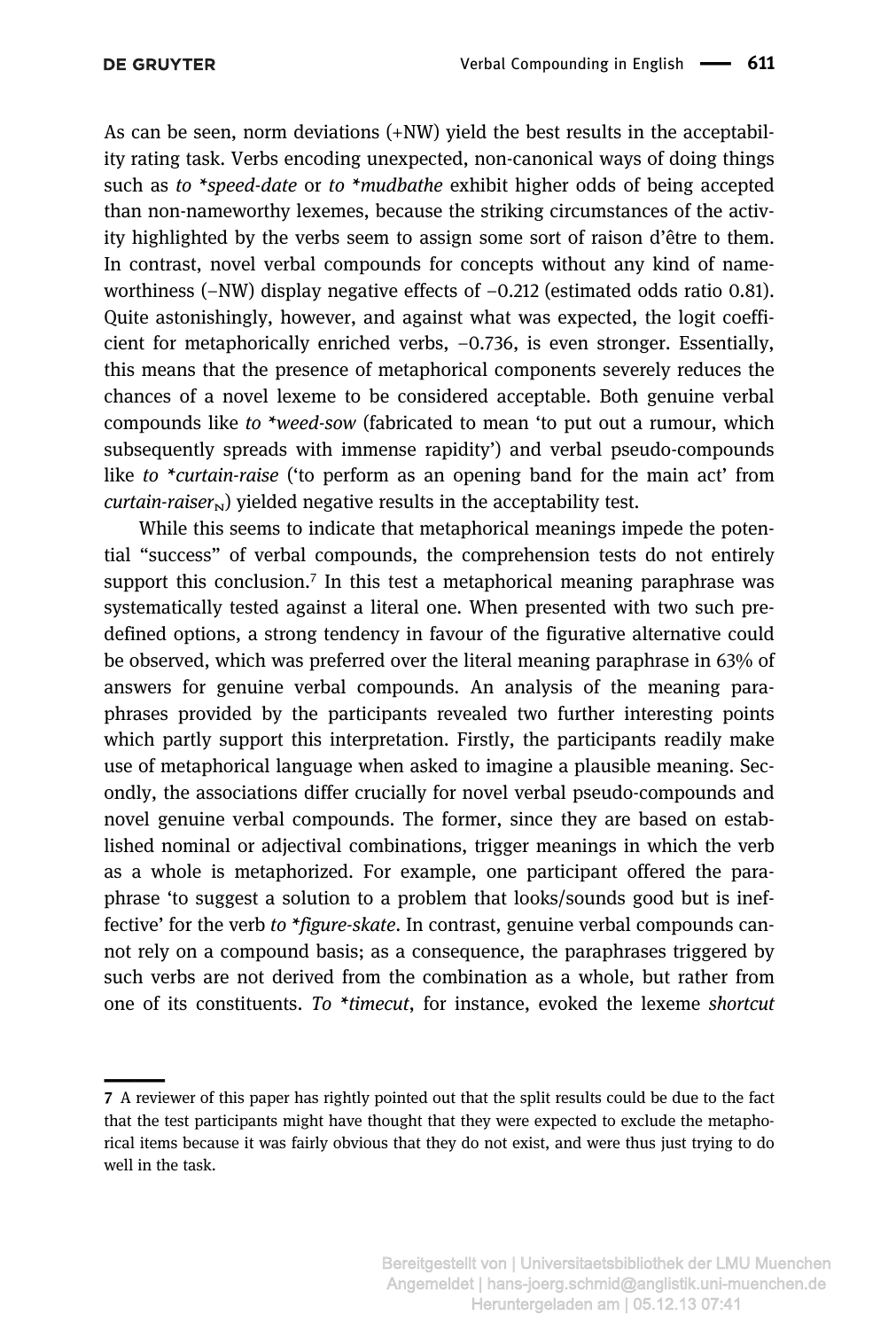and was paraphrased as 'to create a time saving shortcut'. These findings will be taken up for discussion in the next section.

### 4.5 Discussion

The results of the questionnaire study allow for the following conclusions: firstly, novel verbal pseudo-compounds are much more likely to be considered acceptable than genuine verbal compounds. Secondly, the presence of word-families enhances this likelihood even more, as does, thirdly, the presence of a characteristic encoding an unusual procedure that deviates from the norm.

The first criterion dominates the remaining ones (word-families and nameworthiness) since the differences between genuine and derived verbal compounds are the most distinctive. Completely new formations which cannot be related to an established base lexeme appear meaningless and do not lend themselves to plausible interpretation. Only three items among the genuine verbal compounds boast positive scores in the acceptability rating: to \*househop (arithmetic mean: 0.34 on the scale from +2 to −2; median: 1), to \*spongeclean (mean:  $0.57$ ; median: 1) and to  $*fingercomb$  (mean:  $0.79$ ; median: 2). However, as the results of the questionnaire study reveal, these lexemes benefit from the presence of word-families (cf. e.g. to barhop, to vacuumclean, to fingerdry) and nameworthiness. As will be demonstrated in the following paragraph, such lexemes are formally and semantically dependent on related items and are processed in a way other than compounding.

The presence of word-families, as has been shown, also has a significant impact on the success of a novel verbal compound. Such word-families formally and semantically support novel verbs linked to this network. This support facilitates their understanding and is likely to increase their chances of being accepted, and thus, arguably, their potential for subsequent entrenchment and diffusion (Schmid 2008). The novel verb is associated with already established lexemes and can be interpreted on the basis of something that is already familiar, which is an important way of assigning meaning.

As regards the third aspect, the results demonstrate that novel verbs which denote an activity that deviates from the normal procedure are more likely to be accepted than verbs for concepts which are not particularly nameworthy in this respect. While metaphors also play an important role, a finer differentiation is necessary here. For genuine verbal compounds, which, as the results have shown, tend to defy the assignment of a plausible interpretation anyway, an additional metaphorical element seems to conceal the meaning even further. Since these lexemes, such as to \*weed-sow (mean: −1.47; median: −2) or to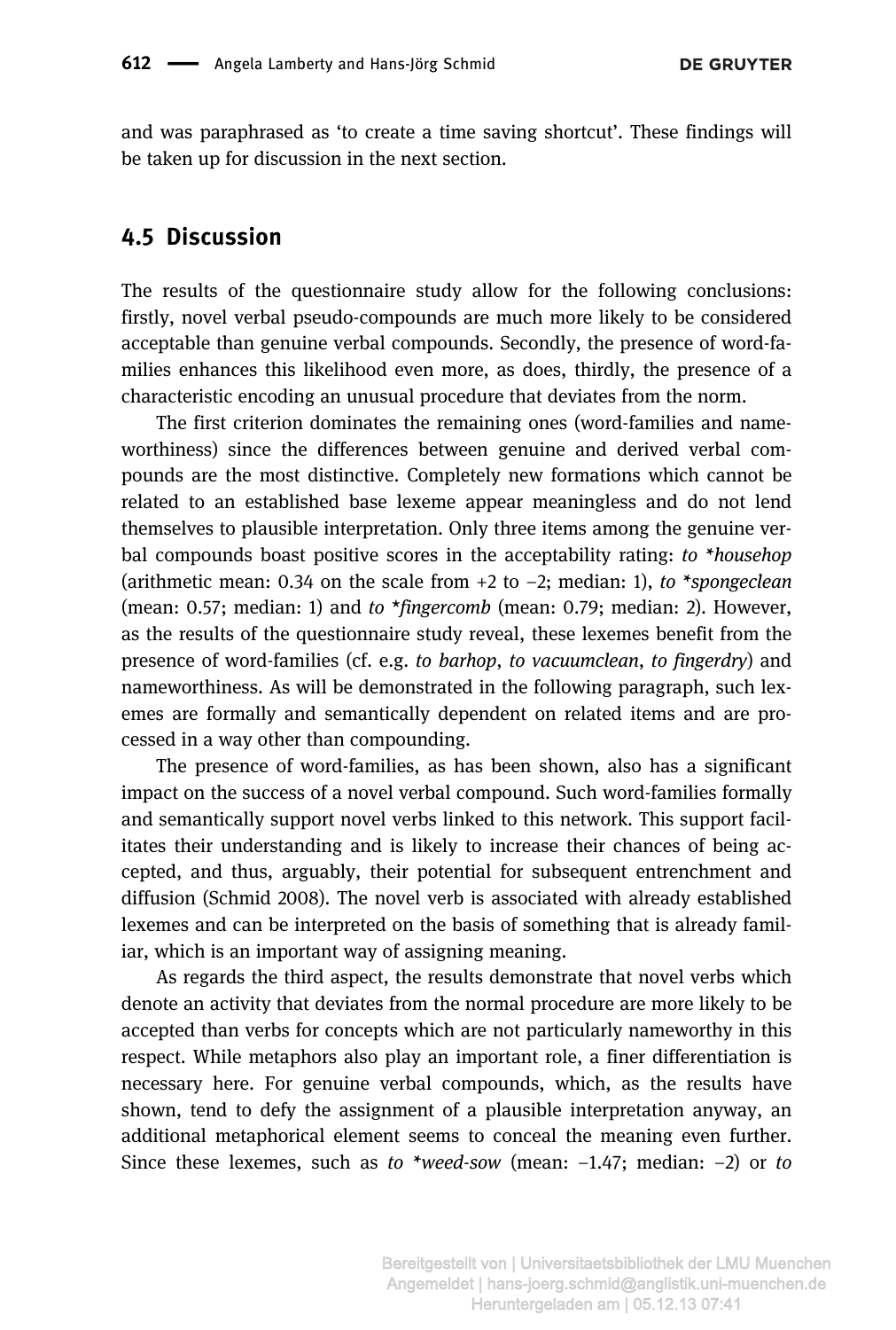\*trust-gamble (mean: −1.68; median: −2), produced low scores in the acceptability test (overall mean: −1.63; overall median: −2), their chances of being actively used in language are comparatively low. What is interesting, however, is that there are comments in the comprehension part of the study to the effect that, assuming that the word did exist, it would probably have a figurative meaning. Moreover, the paraphrases provided by the participants show parallels to established verbs. This indicates that although the presence of metaphorical elements in completely novel formations negatively influences meaning assignment, they begin to play a crucial role as soon as an anchor (like word-families or a derivation base) is available.

In the following chapter, the results of the tests and their interpretation will be used to develop a model of how verbal compounds are processed by speakers of English, which, in turn, will explain why they do not seem to form a productive schema for verbal compounding in spite of the apparent evidence available to them in the English language.

# 5 Why Speakers of English do not have a Productive Schema for Verbal Compounding: a Model of How Verbal Compounds are Processed

If speakers were to be able to develop a productive schema for verbal compounding, they would have to process input in such a way that it can serve as evidence for the schema. This would mean that they would have to be able to connect the linguistic forms of verbs apparently formed in a similar way with a set of meanings typically and frequently brought about by this type of formal constellation (Langacker 1987: 492, 2008: 17, Tomasello 2003: 173–175). In short, in order to build a productive schema of verbal compounding, the items constituting the potential input must be processed as compounds. The results of the study indicate, however, that in the processing of verbal compounds language users proceed in a manner that is not conducive to the formation of a verbal compounding schema. When asked to suggest a plausible meaning for a novel verb, participants were found to attempt to revert mentally to established base lexemes or analogous formations which are related via word-families and thus sound similar. A successful meaning assignment, therefore, largely presupposes a base concept which triggers the meaning of the novel verb. Participants do not seem to be able to identify or search for generalized patterns underlying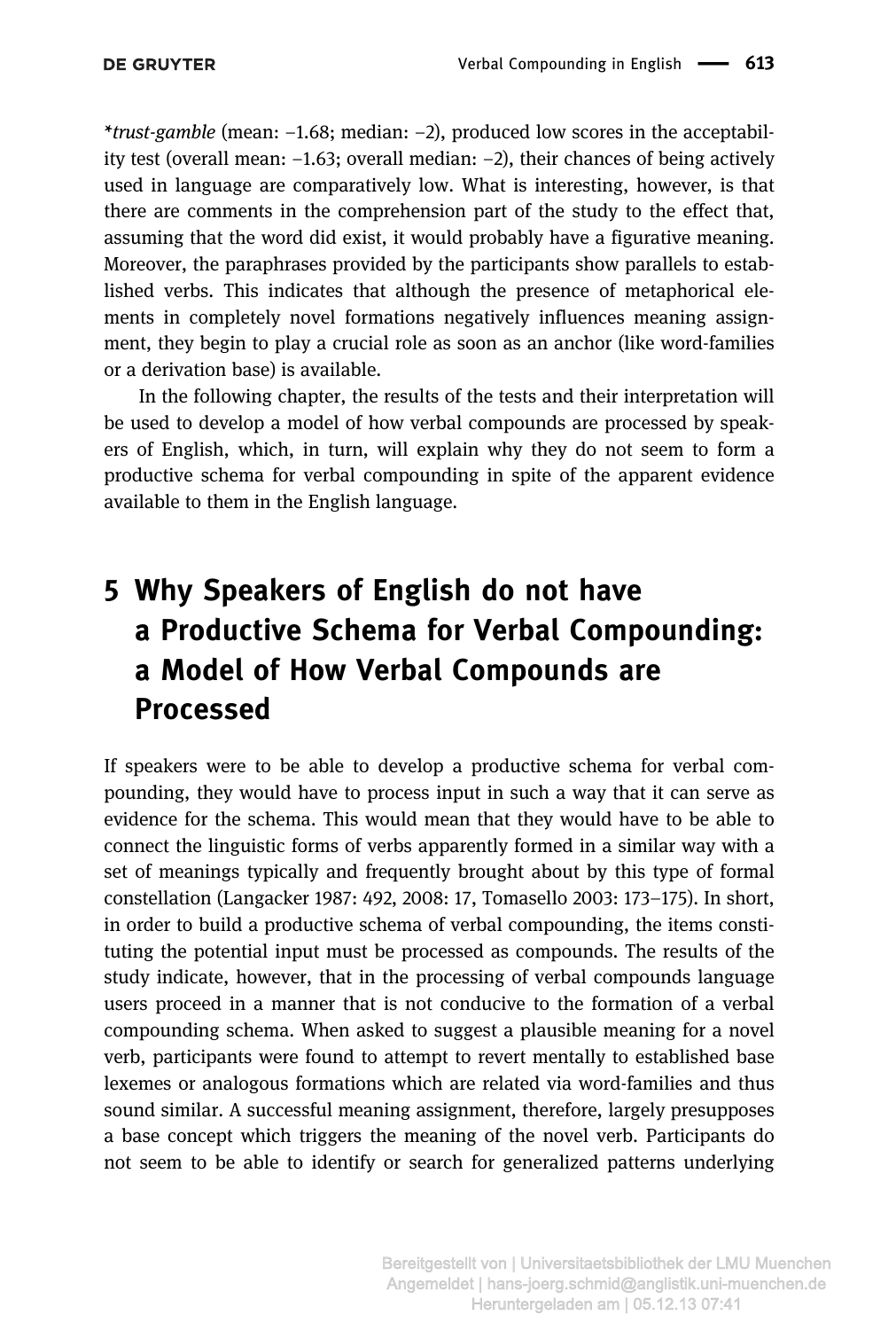novel formation, but rely largely on item-specific formal and semantic connections to similar items in the network.

In what follows, we will present several variants of a model which tries to visualize the processes that take place when language users are confronted with different types of novel compound verbs. Examples from the questionnaire study will be discussed below to illustrate the different variants of the "master" model, which will be presented last. In all figures, the stimulus verb is depicted as the rightmost element. Ideas possibly activated in the minds of test participants, which can be gleaned from our test data, are rendered in clouds in some of the later figures.

In the most straightforward case (cf. figure 2), the novel verb, here to \*speed-date, triggers access to an established base lexeme, here the noun speed dating, which evokes the related concept. From this base concept, which denotes 'a process by which people seeking romantic relationships attend organized events at which they have a short conversation with each of several potential partners' (OED s.v. speed dating, n.), the resulting activity can be derived. Given that this activity is judged as nameworthy – which is assumed to be given here since being pressed for time while dating is rather unusual –,



Fig. 2: Model of processing of nameworthy novel verbal compound based on established base lexeme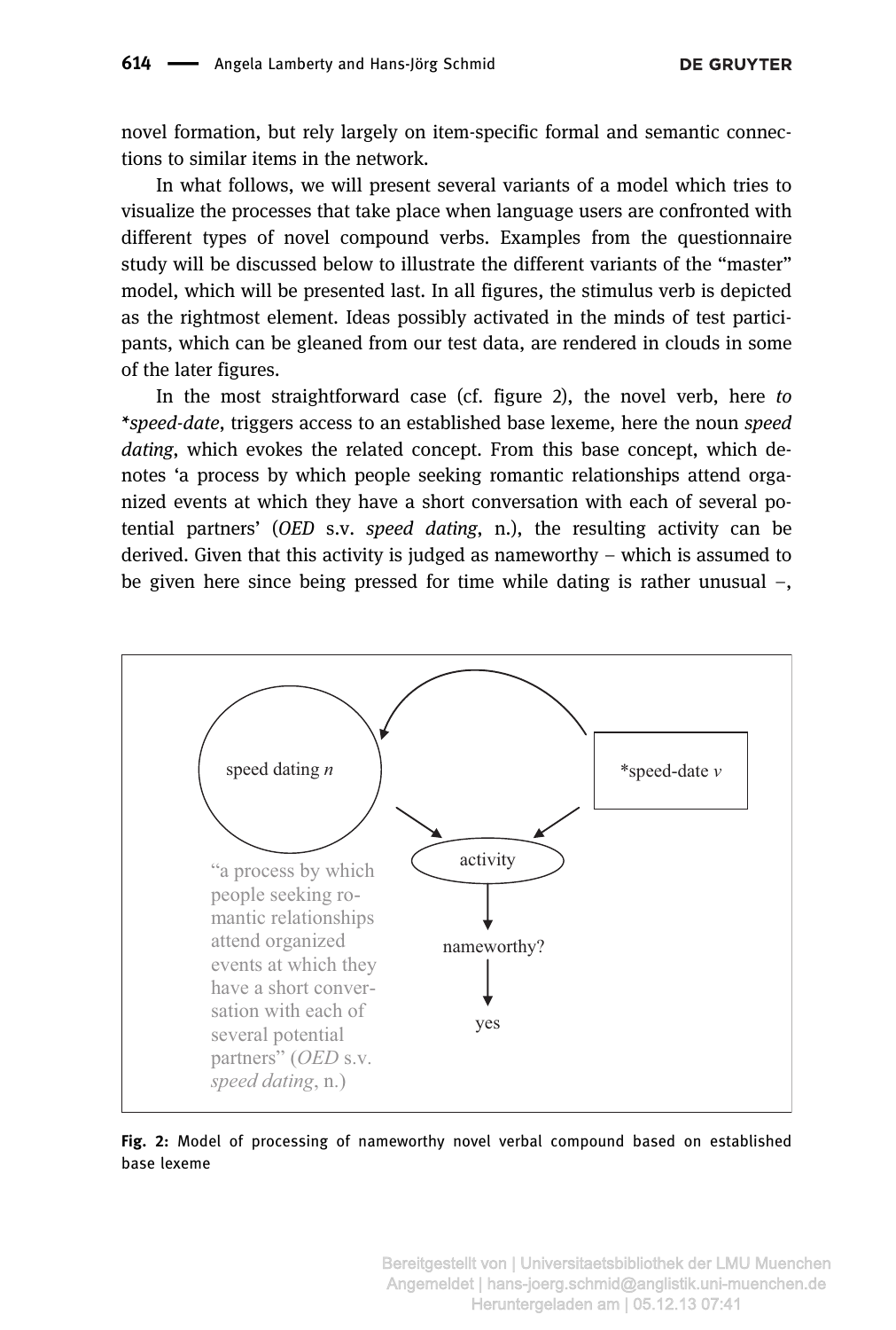language users will be satisfied with the result of their processing efforts. In the questionnaire study, this verb yielded very positive results in the acceptability rating task and was unequivocally understood in the derived sense.

The second example (cf. figure 3) deviates from the preceding one in that the derived sense is not nameworthy as such: In this case, the novel verb to \*figure-skate triggers the established nouns figure-skating 'the art or practice of skating in figures' or *figure-skater*, from which a verbal meaning can easily be derived. Although the corresponding verbal compound does not seem to be particularly nameworthy, the acceptability rating score for to  $*$ figure-skate (1.68; median: 2) is only slightly lower than the one for to \*speed-date  $(1.74;$  median: 2). This may well have to do with potential figurative meanings. As already pointed out above, one participant reacted in a particularly telling way to this impression and offered the paraphrase 'to suggest a solution to a problem that looks/sounds good but is ineffective' as a possible meaning for the verb to



Fig 3: Model of processing of non-nameworthy novel verbal compound based on established base lexeme (partly based on information provided by one test participant)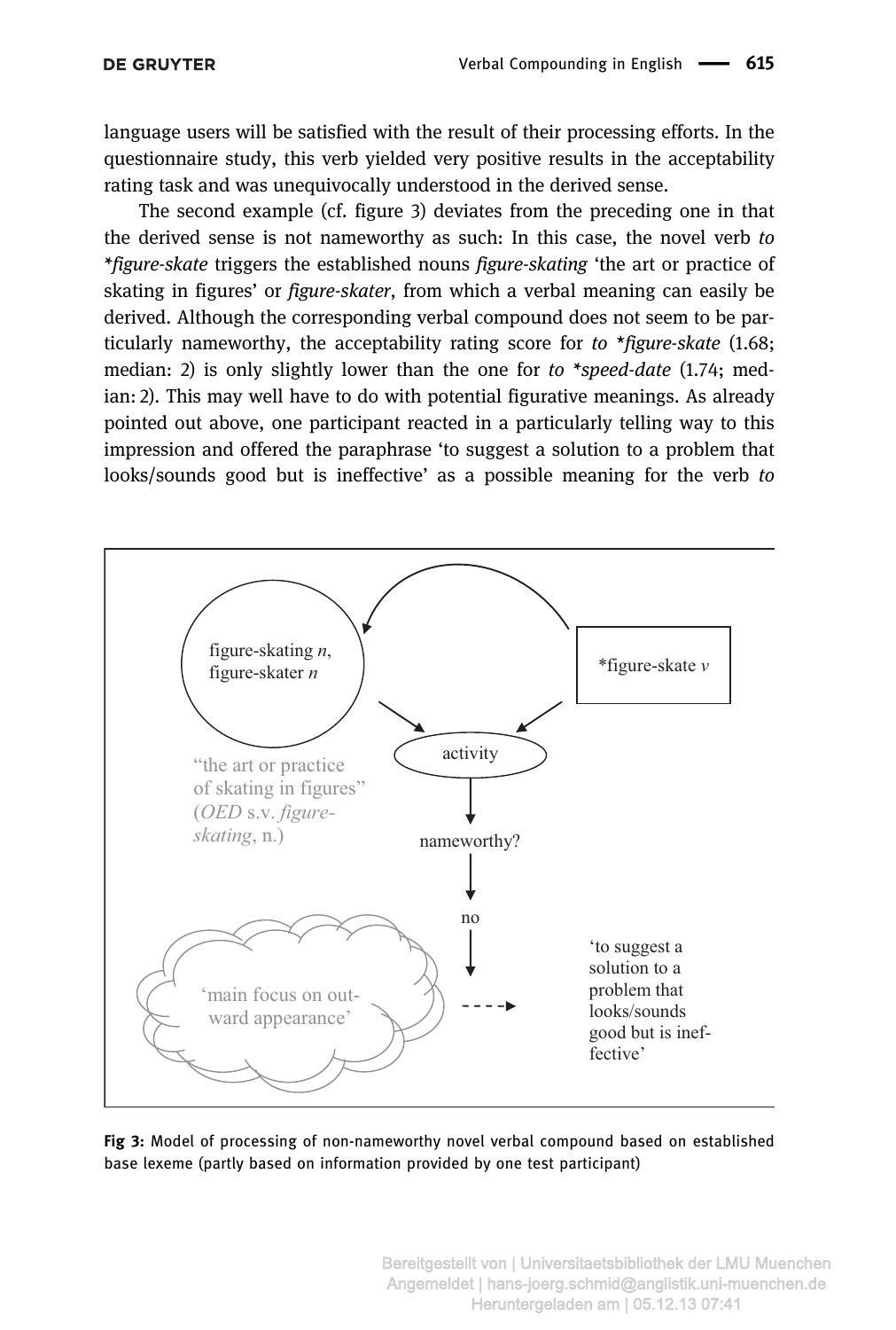\*figure-skate. This indicates that the lack of nameworthiness on the literal level can be compensated for by a figurative sense which singles out certain associations related to the nominal concept FIGURE-SKATING and reframes them. The art of figure-skating serves the main purpose of being artistically and visually appealing and thus has a strong focus on the outward appearance, further emphasized by bright dresses and costumes. Mapping these associations onto the domain of troubleshooting results in the hypostatization of a potentially relevant and nameworthy concept. This procedure of creating a figurative meaning next to, or based on, a parallel literal one corresponds to a phenomenon that can generally be observed for verbal pseudo-compounds. In many cases, verbs have both a figurative and a literal meaning which exist side by side. The verb to sugarcoat, for example, can be used literally to mean 'to coat with sugar' as well as metaphorically as 'to make something superficially pleasant'.

In the two preceding examples, mental recourse to an established derivation base is possible; the difference concerned the presence or absence of nameworthiness. Such cases of verbal pseudo-compounds stand a good chance of allowing a plausible interpretation based on the underlying nominal concept. A more complex procedure applies to novel genuine verbal compounds where no such derivational base lexeme is accessible and the language user is forced to find another way of assigning a plausible meaning to the verb. In the following example (cf. figure 4), to \*timecut, it can be seen that related members of wordfamilies can take over the function of providing a conceptual anchor in such cases.

The model in figure 4 illustrates that in cases where no base lexeme is available (\*timecutter/\*timecutting for the novel verb to \*timecut) the compound verb is split into its constituent elements, here time and cut. Paraphrases proposed by the test participants such as 'to create a time-saving shortcut' or '[to] reduce the time of something such as a process for efficiency' indicate that the concept SHORTCUT seems to be activated and present while meaning is constructed. This suggests that language users only partly, if at all, try to derive the meaning by computing a semantic relation between the elements time and cut, which would be typical of nominal and adjectival compounds following wellentrenched formation patterns. Instead, they exploit associations triggered by one of the constituents (here cut) to related complex lexemes (here shortcut) in deriving a potential meaning. In the course of this, paradigmatic associations to related complex lexemes based on analogy overrule the processing of potential syntagmatic associations between the constituents (cf. Schmid forthcoming). Semantic features like 'reducing time and effort' are thus evoked and transferred to the novel verb to \*timecut, which explains the associations present in the participants' paraphrases.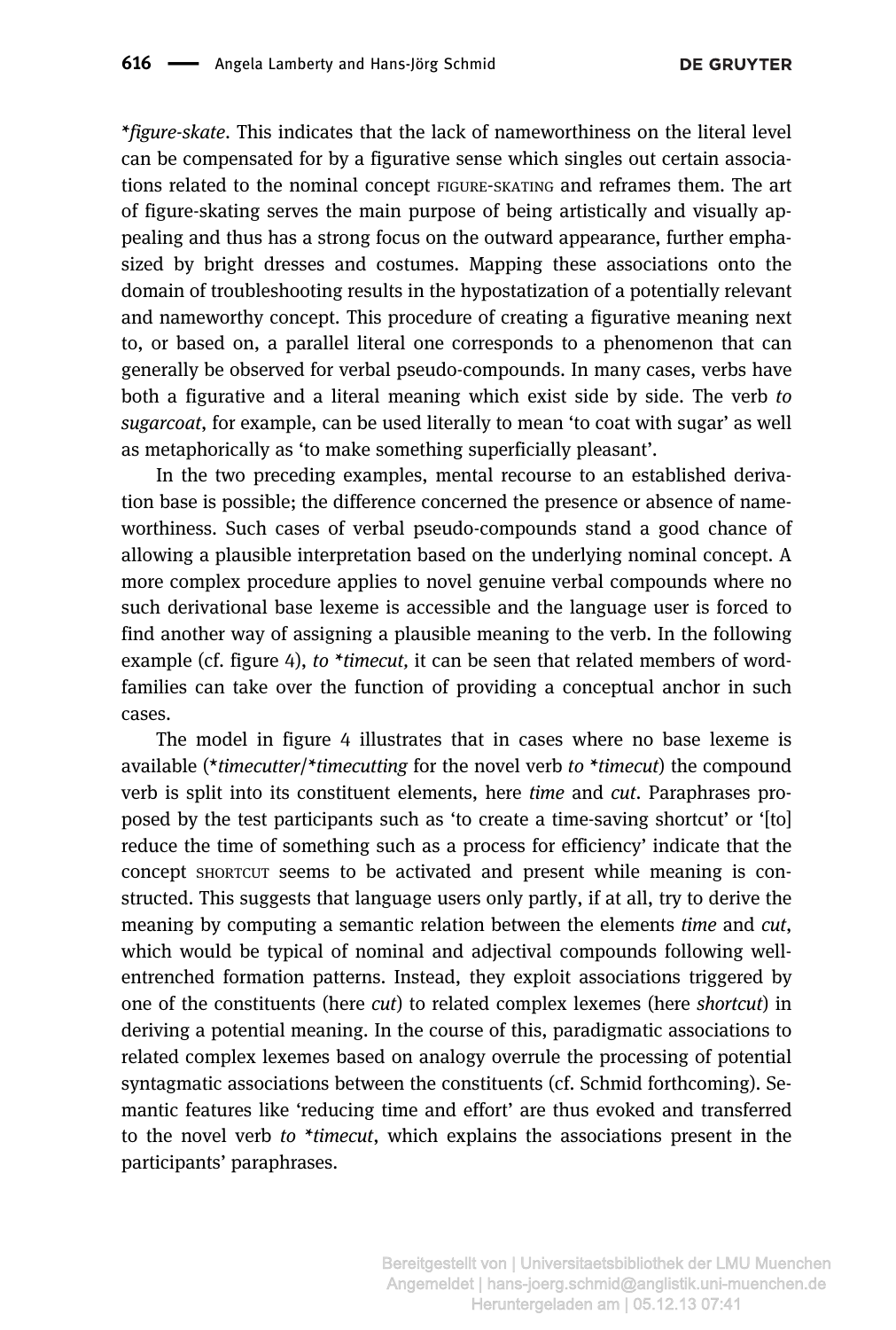

Fig. 4: Model of processing of novel genuine verbal compound (i.e. a compound not based on an established base lexeme) relying on a word-family

The next example (cf. figure 5) resembles the previous one in that no underlying nonverbal base lexeme is available. However, the second constituent hop links the stimulus verb to \*househop to already established members of the same word-family of -hop-verbs and thus evokes concepts like TABLEHOP, BARHOP and so on. These verbs share the metaphorical meaning 'to move from one place to another', so the paraphrase for the test lexeme offered in the comprehension task reads 'to move from one house to another'. Although the verb yielded fairly positive results, a strikingly high number of participants additionally offered paraphrases which they regarded as more nameworthy and which included associations like having fun, meeting friends, parties, etc., as in 'to move from one house to another, playing and snacking. Either with a group of friends, or to visit friends' or also 'to hop from a party in one house to one in another'. This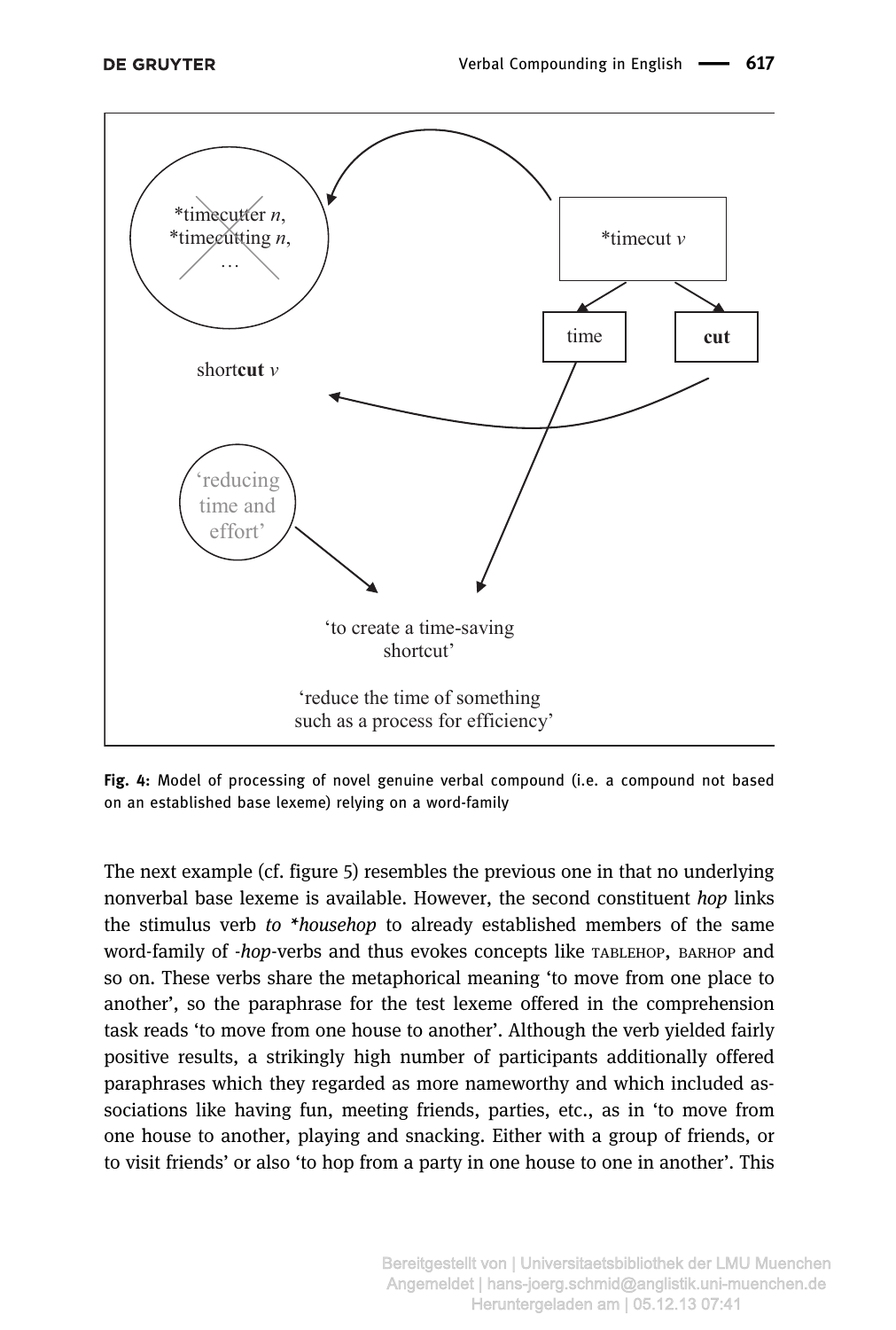

Fig. 5: Model of processing of novel genuine verbal compound (i.e. not based on established base lexeme) relying on a word-family suggesting a metaphorical meaning

is a plausible finding if we consider that established verbs of the same wordfamily also belong to the category of leisure time. Thus, this example clearly illustrates that word-families can have a significant impact on the meaning of novel verbal compounds in that elements of related concepts, on both a literal and a metaphorical level, can be integrated to yield a nameworthy matter of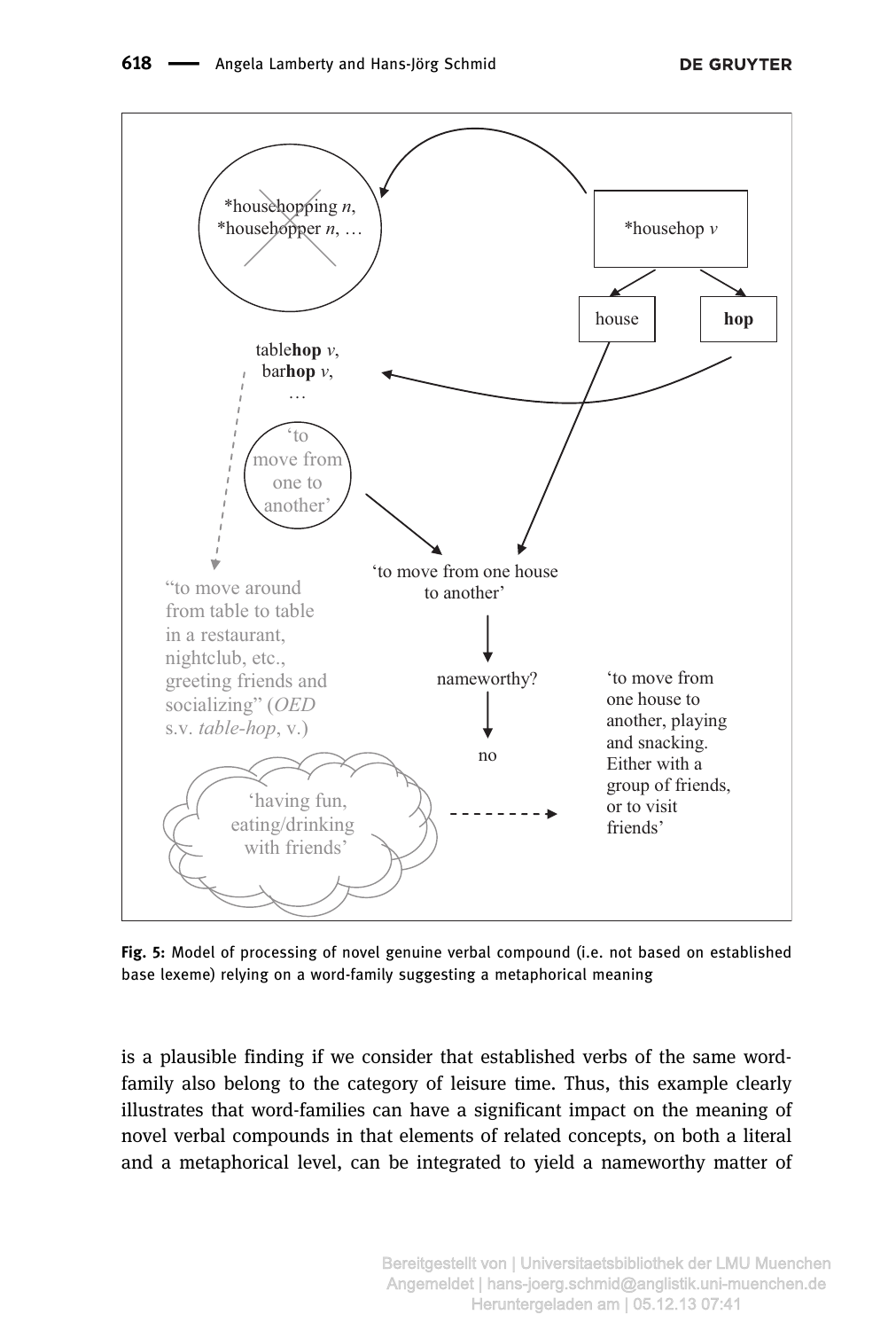

Fig. 6: Model of processing of novel verbal compound not based on established base lexemes and not relying on a word-family

fact. It can be argued that semantically coherent parts of such networks form lower-level schemas (cf. e.g. Langacker 2000: 30–31) which can become increasingly productive as more and more instantiations find a place in the network.

The final example (cf. figure 6) discussed here is concerned with a novel verbal compound (to \*knife-open) that neither allows recourse to an established base lexeme (\*knife-opening/\*knife-opener), nor can it be related to analogous formations via word-families. Since it is also difficult to imagine a plausible nameworthy activity that could be denoted by this verb – in fact none of the participants in the comprehension task was willing to offer a paraphrase – this lexeme does not seem to justifiably exist alongside a syntactic combination and was, therefore, rejected as a possible verbal compound.

The mental processes that are triggered by a confrontation with a novel compound verb are summarized in figure 7 below, which provides a generalized cognitive model of the processing of verbal compounds and pseudo-compounds: when a language user faces a new verbal compound, he or she will, in a first step, attempt to retrieve the meaning by mentally reverting to a typically nominal, more rarely adjectival base concept (1). This means that the verb reminds the language user of related lexemes and triggers corresponding associations. If this attempt fails, the compound will, in a second step (2) be split into its constituents C1 and C2, which might or might not relate the verb to analogous formations via word-family effects. The meanings of items in the network activated by word-family links will be exploited in the construction of a potential meaning of the target, especially if the envisaged concept appears to be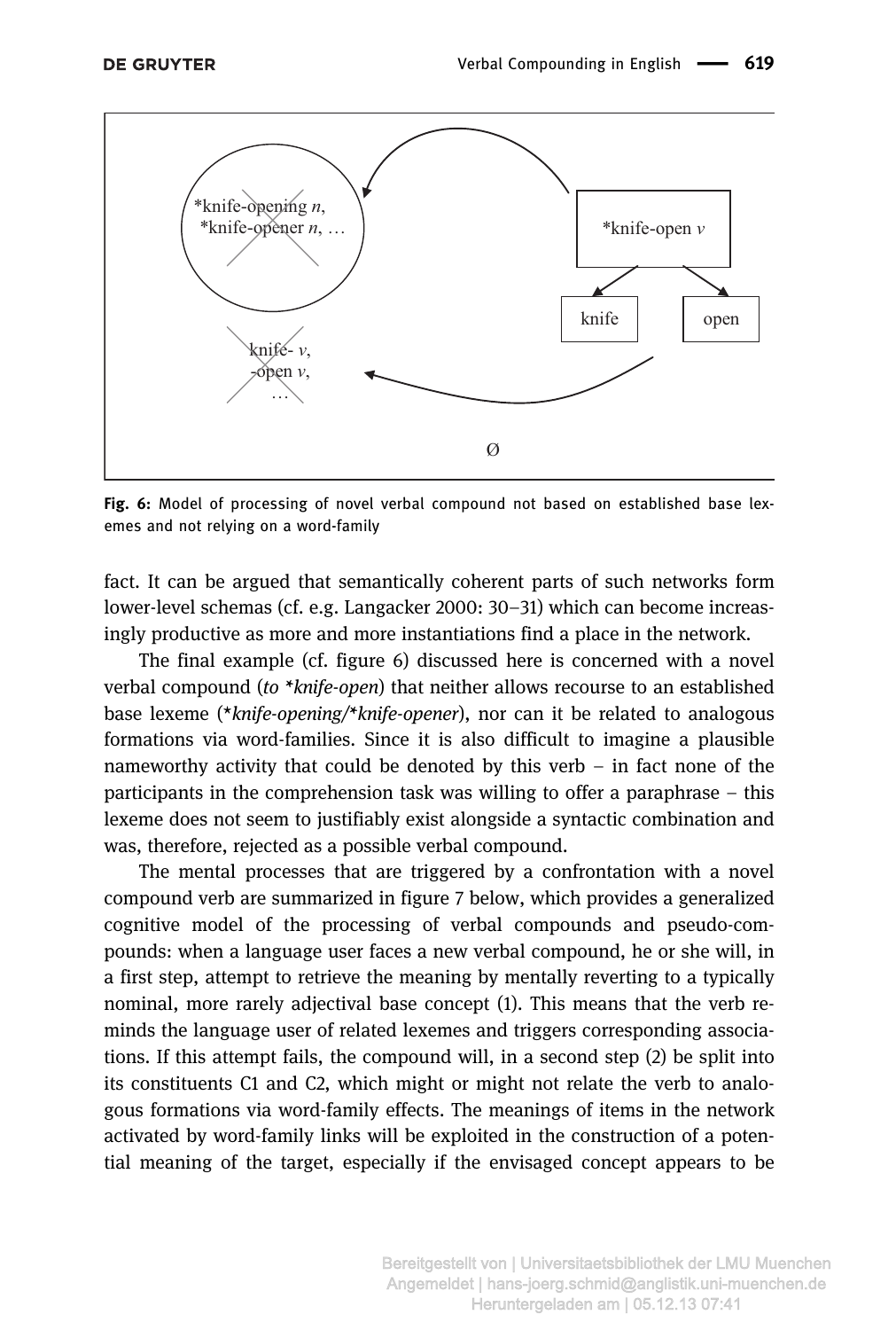

Fig. 7: Generalized model of processing of novel genuine verbal compounds and novel pseudo-compounds

nameworthy to some degree. The more easily a plausible meaning can be derived, the more likely the novel compound will be accepted by the speaker.

# 6 Conclusion

The key question introduced at the beginning of this paper concerned the nature of the general knowledge that speakers of English are likely to have about verbal compounding, which presumably influences the chances of whether or not individual verbal compounds are entrenched in the minds of language users and established in the lexicon. Based on an initial analysis of established verbal pseudo-compounds from two different sources, the resulting hypotheses concerning the acceptability and comprehensibility of compound verbs were tested by means of a detailed questionnaire study. It has been shown that some fabricated compound verbs like to \*househop or to \*fingercomb yield rather positive results indicating that native speakers could imagine them being used. A closer inspection based on the results of the empirical analyses revealed, however, that these lexemes are not processed cognitively by applying a compounding schema, but are rather split into their constituents and matched against familiar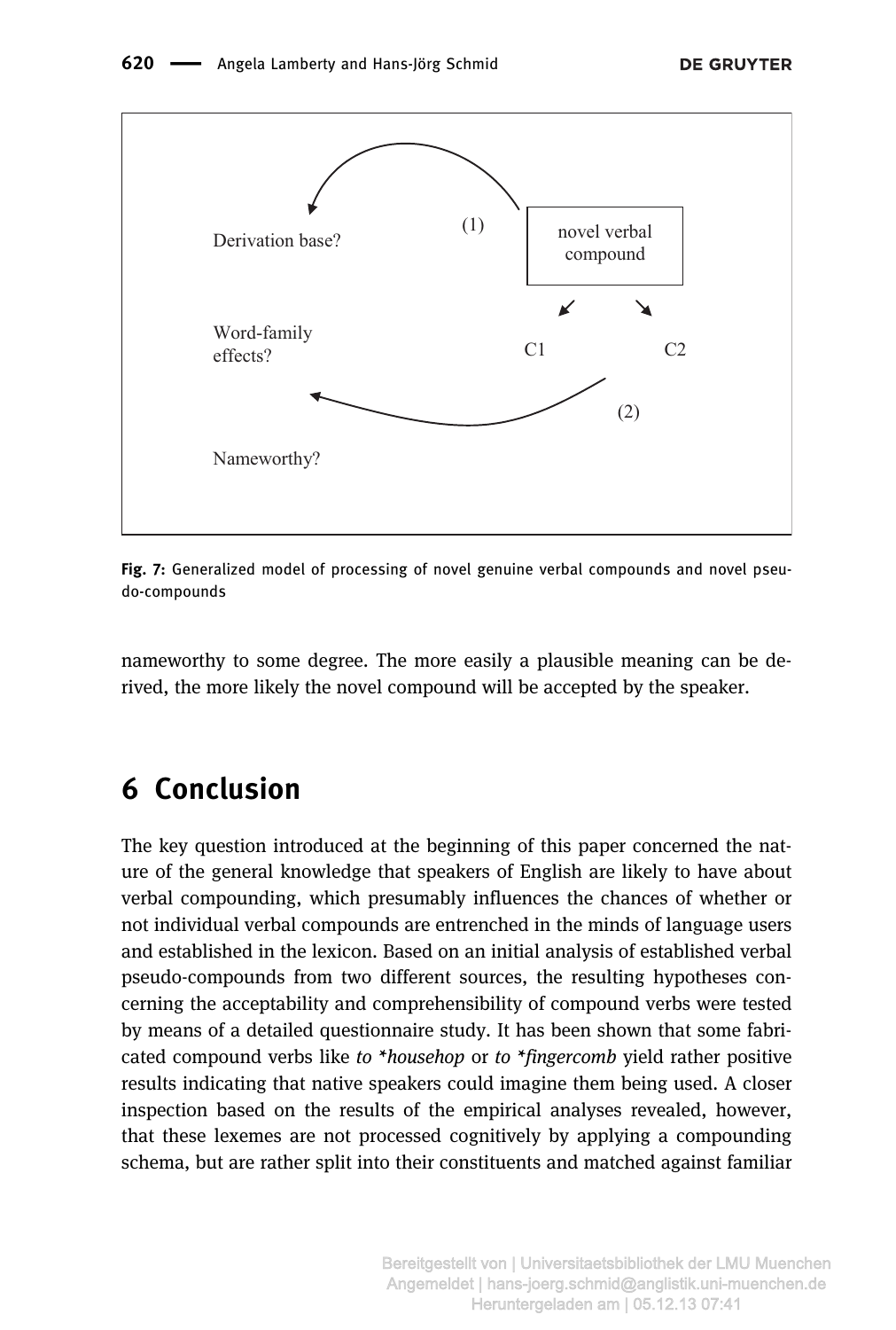lexemes and thus interpreted by means of analogy to established verbs of the same word-family. In this process, the question of whether or not a given verbal compound denotes a nameworthy concept due to some kind of norm deviation or a metaphorical element plays a key role.

This suggests that speakers of English do not coin genuine verbal compounds, even though the English language includes a number of lexemes which superficially resemble them, because as hearers they actually do not decompose and combine these forms in the way they would process typical nominal or adjectival novel compounds. The meaning paraphrases for novel compound verbs that participants provided as part of the questionnaire study indicate that existing base lexemes and word-families strongly influence the acceptability of new formations. Strictly speaking, however, complex verbs whose meanings are assigned on the basis of an analogy to related words only should not be considered as genuine compounds, precisely because a productive schema does not seem to be involved. As illustrated with the examples to \*househop and to \*timecut above, these verbs cannot be said to be processed independently of their word-families because related lexemes are required to be active in the speaker's mind at the moment they receive their interpretation.

As illustrated by the model discussed in the preceding chapter, it can be claimed that there is a decently routinized procedure for processing novel verbal pseudo-compounds, which – provided that a nameworthy matter of fact is denoted – can be derived readily from their nominal bases. Whether this can be considered a productive schema is doubtful, however. What is clear is that such a schema is not available for genuine verbal compounds. Whereas novel verbs which can rely on the positive effects of word-families were found to be acceptable at least to a certain degree, genuine verbal compounds, which do not evoke any related lexemes, were perceived as extremely peculiar and not qualified to receive a plausible interpretation that could justify their existence.

Thus, to date, verbal compounding remains a non-productive process in English. If it can be claimed to be productive to some extent, then this highly limited productivity does not seem to arise from the existence of a rule or general schema, but is based on links in the network and potential lower-level schemas emerging from them, on the analogy to existing formations as well as, most importantly, the support of existing nouns from which verbal pseudo-compounds can be derived. The evidence collected here thus salvages the basic assumptions of the usage-based approach in that it explains why a schema is not formed in spite of the evidence seemingly available. In addition, our findings indicate that the network idea should play a key part in models of knowledge of at least word-formation, possibly also lexicon and syntax, as the tendency of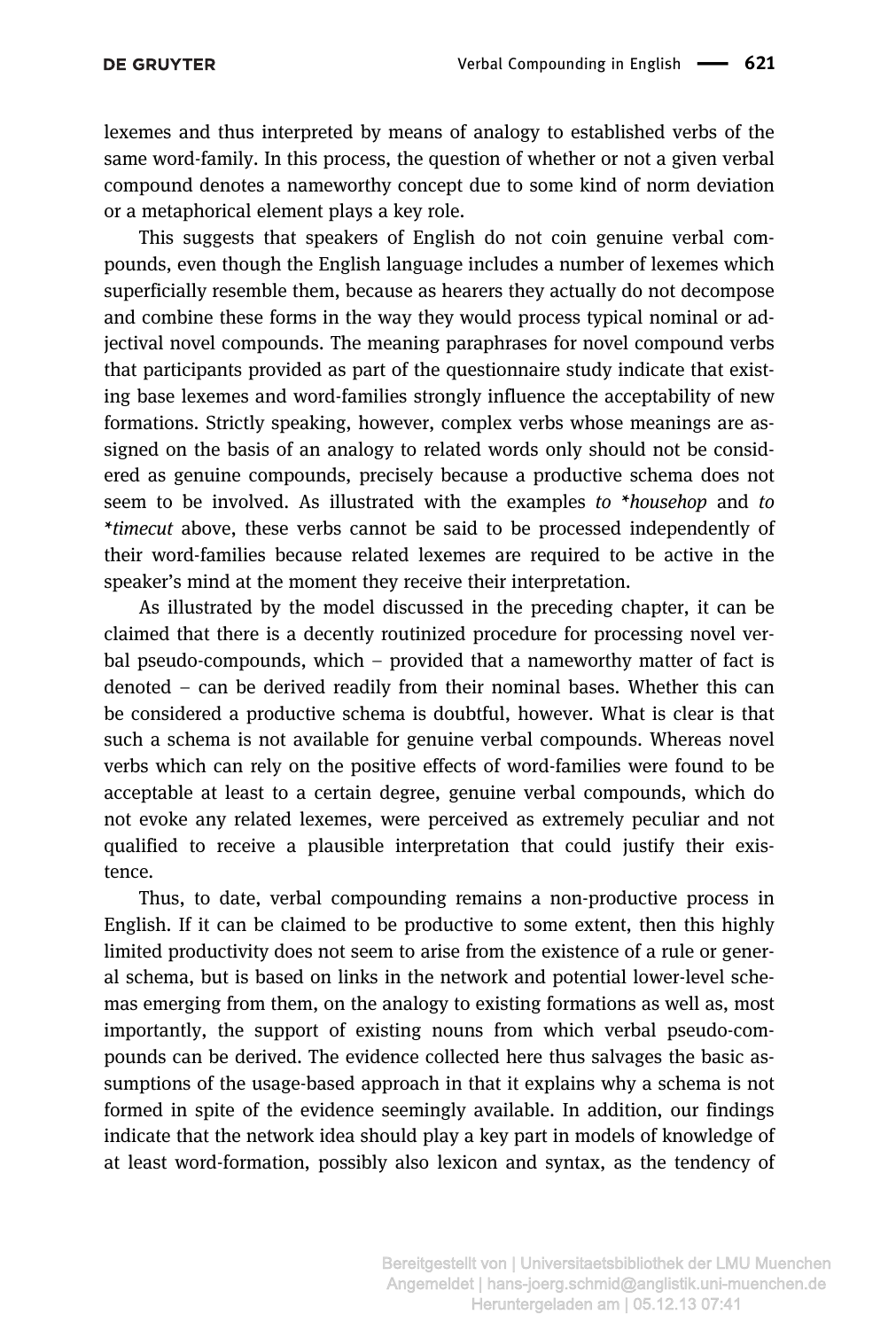language users to take recourse to other elements in the network and to exploit their semantic properties is one of the key insights of this study.

## Works Cited

- Ackema, Peter and Ad Neeleman. 2004. Beyond Morphology: Interface Conditions on Word Formation. Oxford: Oxford University Press.
- Adams, Valerie. 1973. An Introduction to Modern English Word-Formation. London: Longman. Adams, Valerie. 2001. Complex Words in English. Harlow: Pearson Education Limited.
- Barlow, Michael and Suzanne Kemmer (eds.). 2000. Usage-Based Models of Language. Stanford, CA: CSLI Publications.
- Booij, Geert. 2005. The Grammar of Words. Oxford: Oxford University Press.

Brömser, Bernd. 1985. "On the Derivation of English Verbal Compounds". In: Wilfried Kürschner and Rüdiger Vogt (eds.). Grammatik, Semantik, Textlinguistik: Akten des 19. Linguistischen Kolloquiums Vechta 1984. Band 1. Tübingen: Niemeyer. 99–113.

Bybee, Joan. 2010. Language, Usage and Cognition. Cambridge/New York: Cambridge University Press.

Cho, See-Young. 2002. "Synchrone und diachrone Untersuchungen zu den zusammengesetzten Verben im Englischen". Habilitationsschrift, Technische Universität Berlin.

Chomsky, Noam. 1981. Lectures on Government and Binding: The Pisa Lectures. Dordrecht: Foris.

COCA = The Corpus of Contemporary American English: 450 Million Words, 1990–Present. 2008–. Ed. Mark Davies. <http://corpus.byu.edu/coca/>.

Downing, Pamela. 1977. "On the Creation and Use of English Compound Nouns". Language 53: 810–842.

Fillmore, Charles J. 1968. "The Case for Case". In: Emmon Bach and Robert T. Harms (eds.). Universals in Linguistic Theory. New York etc.: Holt, Rinehart and Winston. 1–88.

- Grimm, Jacob. 1877. Deutsche Grammatik: Zweiter Teil. Neuer vermehrter Abdruck. Gütersloh: Bertelsmann.
- Hall, Robert A. 1956. "How We Noun-Incorporate in English". American Speech 31: 83–88.
- Hansen, Barbara, Klaus Hansen, Albrecht Neubert und Manfred Schentke. 1990. Englische Lexikologie: Einführung in Wortbildung und Lexikalische Semantik. 2nd ed. Leipzig: Enzyklopädie.
- de Jong, Nivja H. M., Laurie B. Feldman, Robert Schreuder, Matthew Pastizzo and R. Harald Baayen. 2002. "The Processing and Representation of Dutch and English Compounds: Peripheral Morphological and Central Orthographic Effects". Brain and Language 81: 555–567.
- Kastovsky, Dieter. 1986. "Diachronic Word-Formation in a Functional Perspective". In: Dieter Kastovsky and Aleksander J. Szwedek (eds.). Linguistics across Historical and Geographical Boundaries. In Honour of Jacek Fisiak on the Occasion of his 50th Birthday. Volume 1: Linguistic Theory and Historical Linguistics. Berlin: Walter de Gruyter. 409– 422.
- Kerremans, Daphné. 2012. "A Web of Words: On the Conventionalization of English Neologisms". Dissertation, Ludwig-Maximilians-Universität München.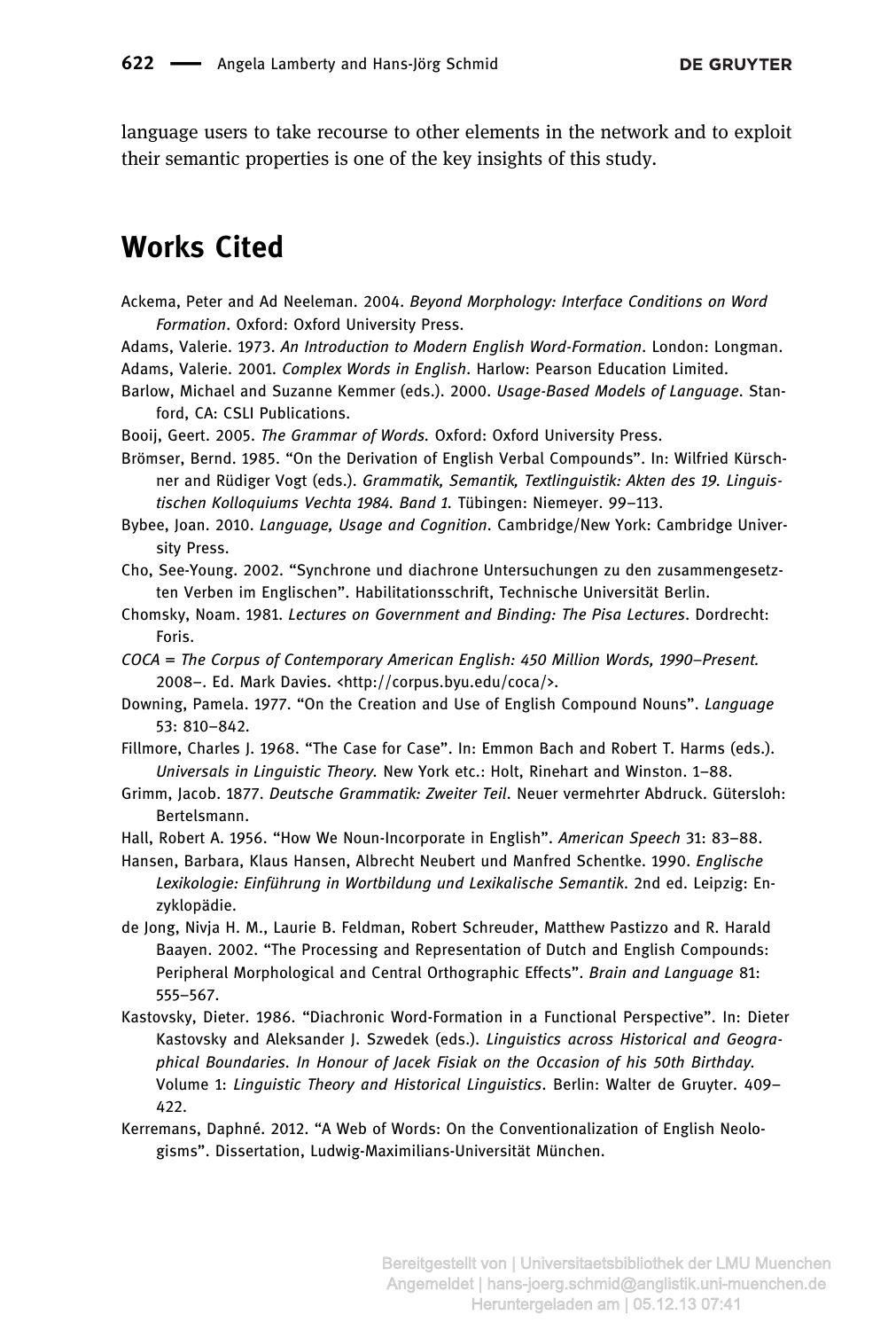- Kirchner, Gustav. 1959. "'Neue Synthese' im Gegenwartsenglisch". In: Horst Oppel (ed.). Festschrift für Walther Fischer. Heidelberg: Winter. 302–322.
- Lamberty, Angela. 2012. "Why we Don't Cardrive or Bookread, but Slavedrive and Lipread: A Cognitive-Linguistic Approach to Verbal Compounds and Pseudo-Compounds in English". Dissertation, Ludwig-Maximilians-Universität München.
- Langacker, Ronald W. 1987. Foundations of Cognitive Grammar. Volume 1: Theoretical Prerequisites. Stanford, CA: Stanford University Press.
- Langacker, Ronald W. 1988. "A Usage-Based Model". In: Brygida Rudzka-Ostyn (ed.). Topics in Coanitive Linguistics. Amsterdam/Philadelphia: Benjamins. 127-161.
- Langacker, Ronald W. 2000. "A Dynamic Usage-Based Model". In: Michael Barlow and Suzanne Kemmer (eds.). Usage-Based Models of Language. Stanford, CA: CSLI Publications. 1–63.
- Langacker, Ronald W. 2008. Cognitive Grammar: A Basic Introduction. Oxford/New York: Oxford University Press.
- Leech, Geoffrey N. 1981. Semantics. 2nd ed. Harmondsworth: Penguin.
- Leisi, Ernst. 1975. Der Wortinhalt: Seine Struktur im Deutschen und Englischen. 5th ed. Heidelberg: Quelle & Meyer.
- Lieber, Rochelle. 2009. "IE, Germanic: English". In: Rochelle Lieber and Pavol Štekauer (eds.). The Oxford Handbook of Compounding. Oxford: Oxford University Press. 357–369.
- Lipka, Leonhard. 1977. "Lexikalisierung, Idiomatisierung und Hypostasierung als Probleme einer synchronischen Wortbildungslehre". In: Herbert E. Brekle and Dieter Kastovsky (eds.). Perspektiven der Wortbildungsforschung: Beiträge zum Wuppertaler Wortbildungskolloquium vom 9.–10. Juli 1976. Anläßlich des 70. Geburtstags von Hans Marchand am 1. Oktober 1977. Bonn: Bouvier. 155–164.
- Lipka, Leonhard. 1983. "A Multi-Level Approach to Word-Formation: Complex Lexemes and Word Semantics". In: Shirô Hattori and Kazuko Inoue (eds.). Proceedings of the 13th International Congress of Linguists: August 29 – September 4, 1982, Tokyo. Tokyo: The Committee. 926–928.
- LDOCE = Longman Dictionary of Contemporary English. 2005. 4th ed. by Della Summers. Harlow: Pearson Education. (CD-ROM).
- Marchand, Hans. 1969. The Categories and Types of Present-Day English Word-Formation. A Synchronic–Diachronic Approach. 2nd ed. München: Beck.
- Mithun, Marianne. 1984. "The Evolution of Noun Incorporation". Language 60: 847–894.

Mithun, Marianne. 1985. "Diachronic Morphologization: The Circumstances Surrounding the Birth, Growth and Decline of Noun Incorporation". In: Jacek Fisiak (ed.). Papers from the VIth International Conference on Historical Linguistics, Poznán, 22–26 August 1983. Current Issues in Linguistic Theory 34. Amsterdam/Philadelphia: Benjamins. 365–394.

- Mithun, Marianne. 1986. "On the Nature of Noun Incorporation". Language 62: 32–37.
- OED = Oxford English Dictionary. 2000–. 3rd ed. online. Oxford: Oxford University Press. <http://www.oed.com/>.
- Pennanen, Esko V. 1966. Contributions to the Study of Back-Formation in English. Tampere: Yhteiskunnallinen Korkeakoulu.
- Schmid, Hans-Jörg. 2008. "New Words in the Mind: Concept-Formation and Entrenchment of Neologisms". Anglia 126: 1–36.
- Schmid, Hans-Jörg. 2011. English Morphology and Word-Formation: An Introduction. Berlin: Schmidt.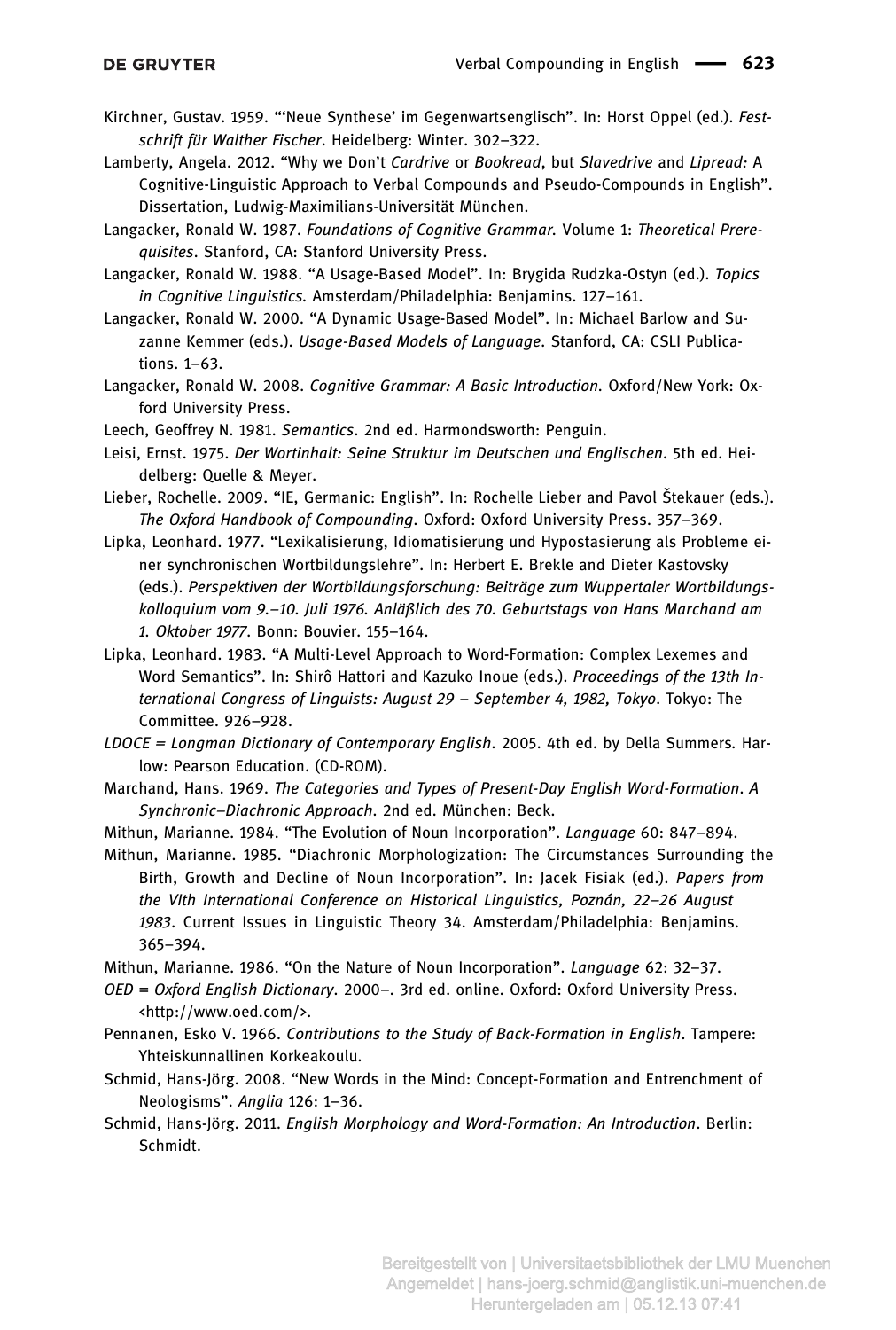- Schmid, Hans-Jörg. forthcoming. "Lexico-Grammatical Patterns, Pragmatic Associations and Discourse Frequency". In: Thomas Herbst, Hans-Jörg Schmid and Susen Faulhaber (eds.). Constructions – Collocations – Patterns. Berlin etc.: Mouton de Gruyter.
- Schreuder, Robert and R. Harald Baayen. 1997. "How Complex Simplex Words Can Be". Journal of Memory and Language 37: 118–139.
- Tomasello, Michael. 2003. Constructing a Language: A Usage-Based Theory of Language Acquisition. Cambridge, MA/London: Harvard University Press.
- de Vaan, Laura, Robert Schreuder and R. Harald Baayen. 2007. "Regular Morphologically Complex Neologisms Leave Detectable Traces in the Mental Lexicon". The Mental Lexicon 2: 1–23.

Vendler, Zeno. 1957. "Verbs and Times". The Philosophical Review 66: 143–160.

Zimmer, Karl E. 1971/1981. "Some General Observations about Nominal Compounding". In: Leonhard Lipka and Hartmut Günther (eds.). Wortbildung. Darmstadt: Wissenschaftliche Buchgesellschaft. 233–257. [Reprint of "Some General Observations about Nominal Compounds". Working Papers on Language Universals 5. Stanford University, CA: Committee on Linguistics].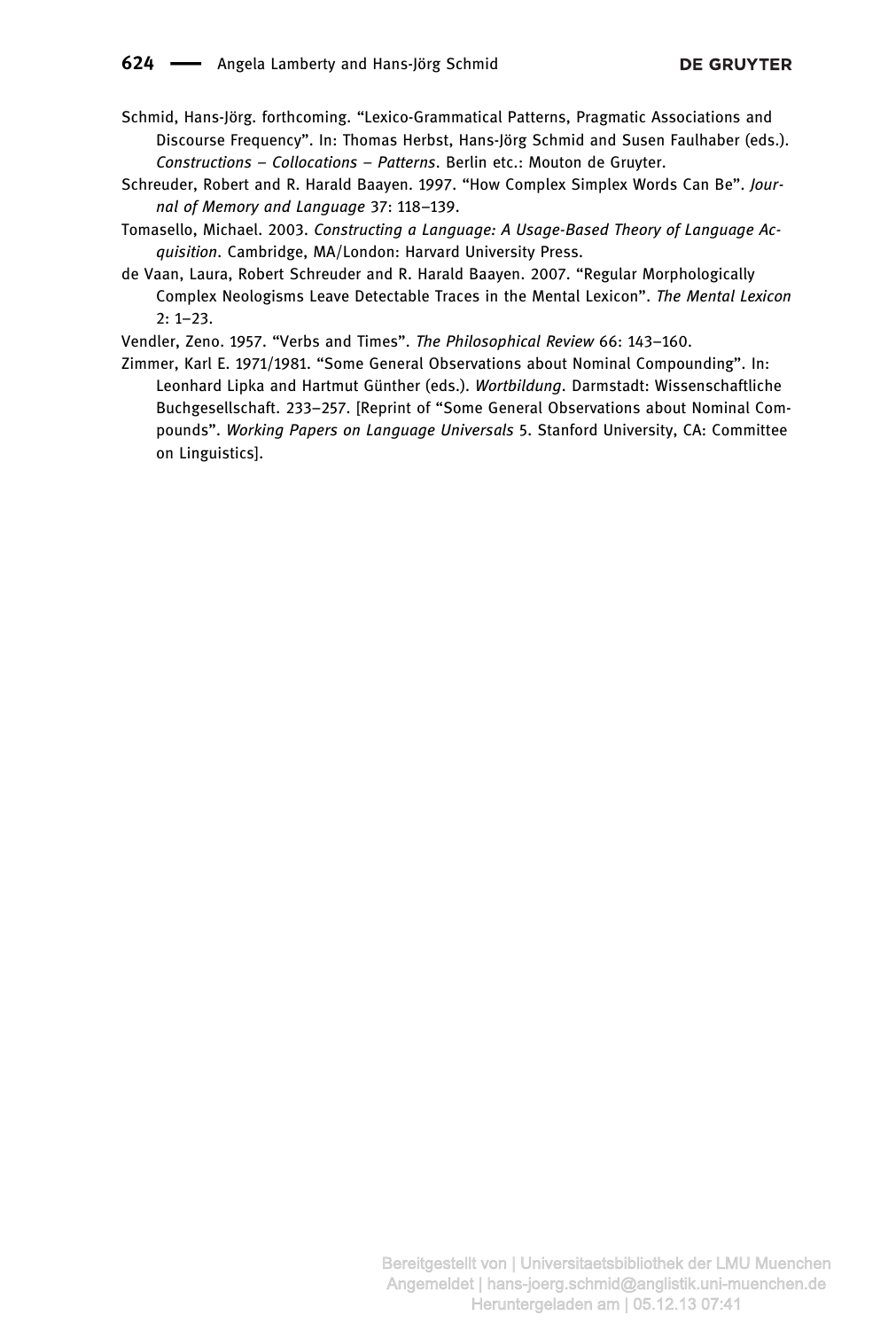# Appendix

Test stimuli for acceptability rating and comprehension task and overall results of acceptability rating

| Genuine<br>compounds | <b>Word-family</b><br>effects | Name-<br>worthiness | Median of<br>acceptability<br>rating | Arithmetic mean<br>of acceptability<br>rating |
|----------------------|-------------------------------|---------------------|--------------------------------------|-----------------------------------------------|
| airstroll            | yes                           | metaphor            | $-2$                                 | $-1.80$                                       |
| airtest              | yes                           | no                  | $-1$                                 | $-0.26$                                       |
| bellykick            | yes                           | norm deviation      | $-1$                                 | $-0.20$                                       |
| cardpay              | no                            | no                  | $-2$                                 | $-0.80$                                       |
| charm-snare          | no                            | metaphor            | $-2$                                 | $-1.68$                                       |
| coldeat              | yes                           | no                  | $-2$                                 | $-1.81$                                       |
| coldvisit            | yes                           | metaphor            | $-2$                                 | $-1.14$                                       |
| colourcook           | yes                           | norm deviation      | $-2$                                 | $-1.49$                                       |
| colourtaste          | yes                           | no                  | $-2$                                 | $-1.50$                                       |
| couchsleep           | no                            | norm deviation      | $-1$                                 | $-0.71$                                       |
| crutchwalk           | yes                           | norm deviation      | $-2$                                 | $-1.50$                                       |
| everead              | yes                           | no                  | $-2$                                 | $-1.39$                                       |
| fear-bleed           | no                            | metaphor            | $-2$                                 | $-1.74$                                       |
| fingercomb           | yes                           | norm deviation      | $\overline{2}$                       | 0.79                                          |
| floorsit             | yes                           | norm deviation      | $-1$                                 | $-0.95$                                       |
| flypick              | yes                           | no                  | $-2$                                 | $-1.06$                                       |
| friendpile           | no                            | metaphor            | $-2$                                 | $-1.59$                                       |
| hand-eat             | yes                           | no                  | $-1$                                 | $-0.68$                                       |
| headpeck             | yes                           | metaphor            | $-2$                                 | $-1.17$                                       |
| headplunge           | yes                           | norm deviation      | $-1$                                 | $-0.50$                                       |
| househop             | yes                           | metaphor            | $\mathbf{1}$                         | 0.34                                          |
| knife-open           | no                            | no                  | $-1$                                 | $-0.94$                                       |
| mashfeed             | yes                           | no                  | $-2$                                 | $-1.49$                                       |
| massarrive           | yes                           | no                  | $-2$                                 | $-1.44$                                       |
| rumour-spread        | no                            | no                  | $-1$                                 | $-0.38$                                       |
| schoolhop            | yes                           | metaphor            | $-1$                                 | $-0.30$                                       |
| shame-lie            | no                            | no                  | $-2$                                 | $-1.28$                                       |
| spongeclean          | yes                           | no                  | 1                                    | 0.57                                          |
| stick-discipline     | no                            | norm deviation      | $-2$                                 | $-1.42$                                       |
| table-eat            | no                            | no                  | $-2$                                 | $-1.54$                                       |
| timecut              | yes                           | metaphor            | $-2$                                 | $-1.04$                                       |
| trust-gamble         | no                            | metaphor            | $-2$                                 | $-1.68$                                       |
| watertest            | yes                           | no                  | $-1$                                 | $-0.04$                                       |
| weed-sow             | no                            | metaphor            | $-2$                                 | $-1.47$                                       |
| windowcheck          | yes                           | no                  | $-2$                                 | $-1.04$                                       |